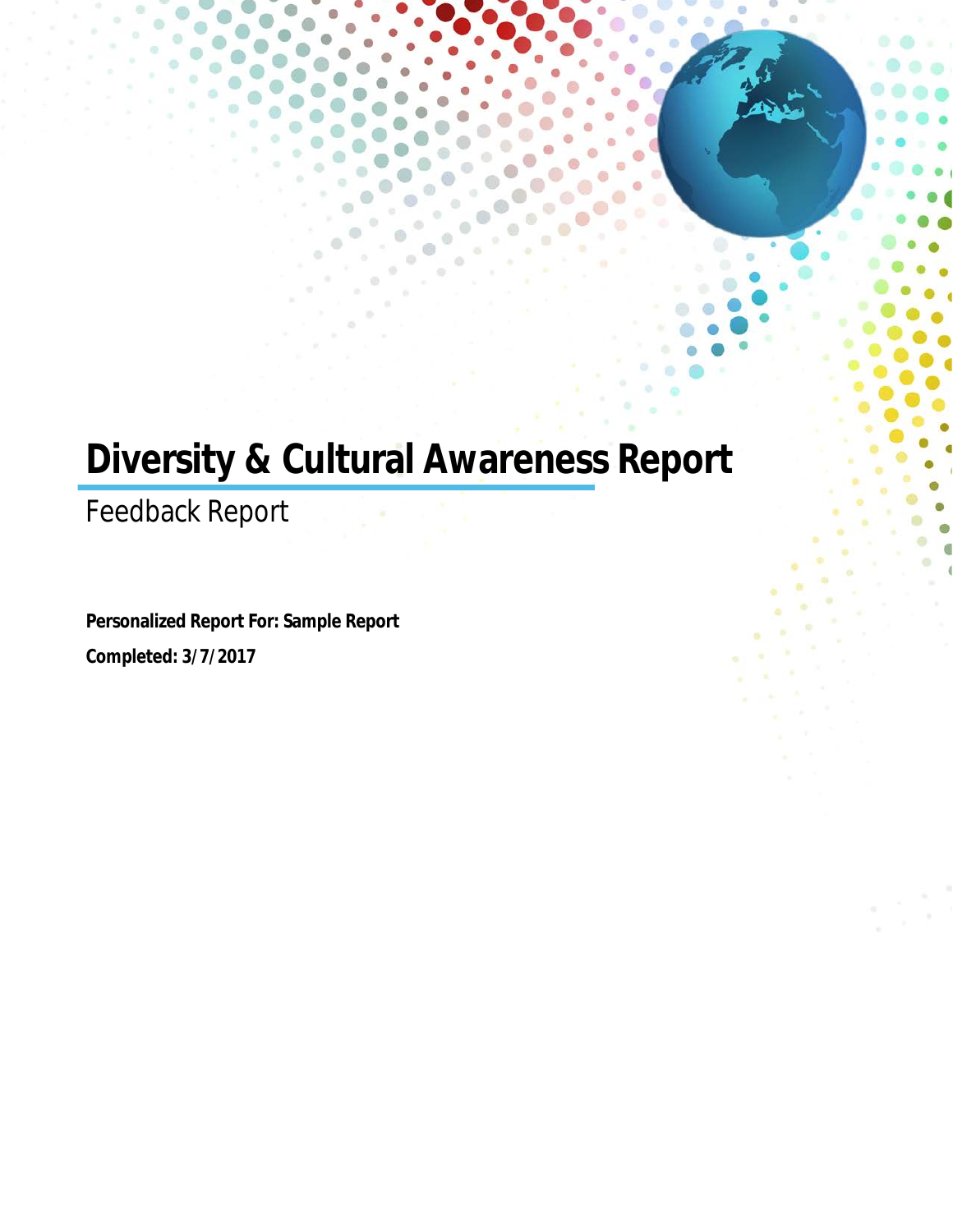### **Introduction**

An organization's success rests heavily on how well it harnesses the array of skills and experiences of its employees while they remain a part of its workforce. How good is it at fostering teamwork? Does it bring together people of diverse backgrounds and styles in order to enhance creativity, solve problems more effectively, and discover new approaches to old issues? The organization must do all these things if it wants to achieve its goals and hold on to its best and brightest workers.

Many researchers and industry experts believe that the organizations that excel at these things have six characteristics in common-six sets of actions or attitudes that form the foundation of a successful team of people who take pride in together achieving greater levels of success. The steps can be thought of as a series of competencies that are progressively acquired by individuals and the organization as a whole, illustrated by a pyramid. Starting at the base of the competency pyramid and moving up, these six factors are:

- 1. Organizations and their employees develop an awareness of the benefits that can flow from cultural diversity, and establish and maintain a climate of mutual trust. They also recognize that this welcoming and trusting climate helps them grow and derive strength from the knowledge, skills, and experience that different people bring to the organization.
- 2. Minority groups feel a part of and are included in the major decision-making processes of the organization. Their views and ideas are genuinely valued and seen to be important.
- Different beliefs, stated views, actions, and reactions are fully understood and are naturally tolerated and accepted as part 3. of the rich overall "tapestry" of human behavior.
- Warmth, sincerity, and goodwill are extended to every individual and group without applying stereotypes, so that each 4. person feels high levels of mutual empathy.
- 5. Groups, and the organization as a whole, need to adapt and change when bias or prejudice toward people who are different from the majority begin to hold back the organization or the work of individual employees.
- 6. Individuals, and the organization as a whole, need to persist in their efforts to recognize diversity and cultural awareness shortfalls, commit to increasing overall knowledge, and seek to reap the long-term benefits from people's differences, rather than insist on similarity.

The Diversity and Cultural Awareness assessment details these steps as competencies in the sense that they are required attitudinal and behavioral changes if the organization is to harness all the skills and experiences of its members. The assessment uses these steps on the competency pyramid to give an individual the opportunity to rate their personal performance, as well as to assess the performance of the organization around them. Although this is a subjective judgment, the gaps between individual scores, organization scores, and best-practice scores can be a rich basis for further follow-up and action. Each of the above steps is described in more detail on the following page.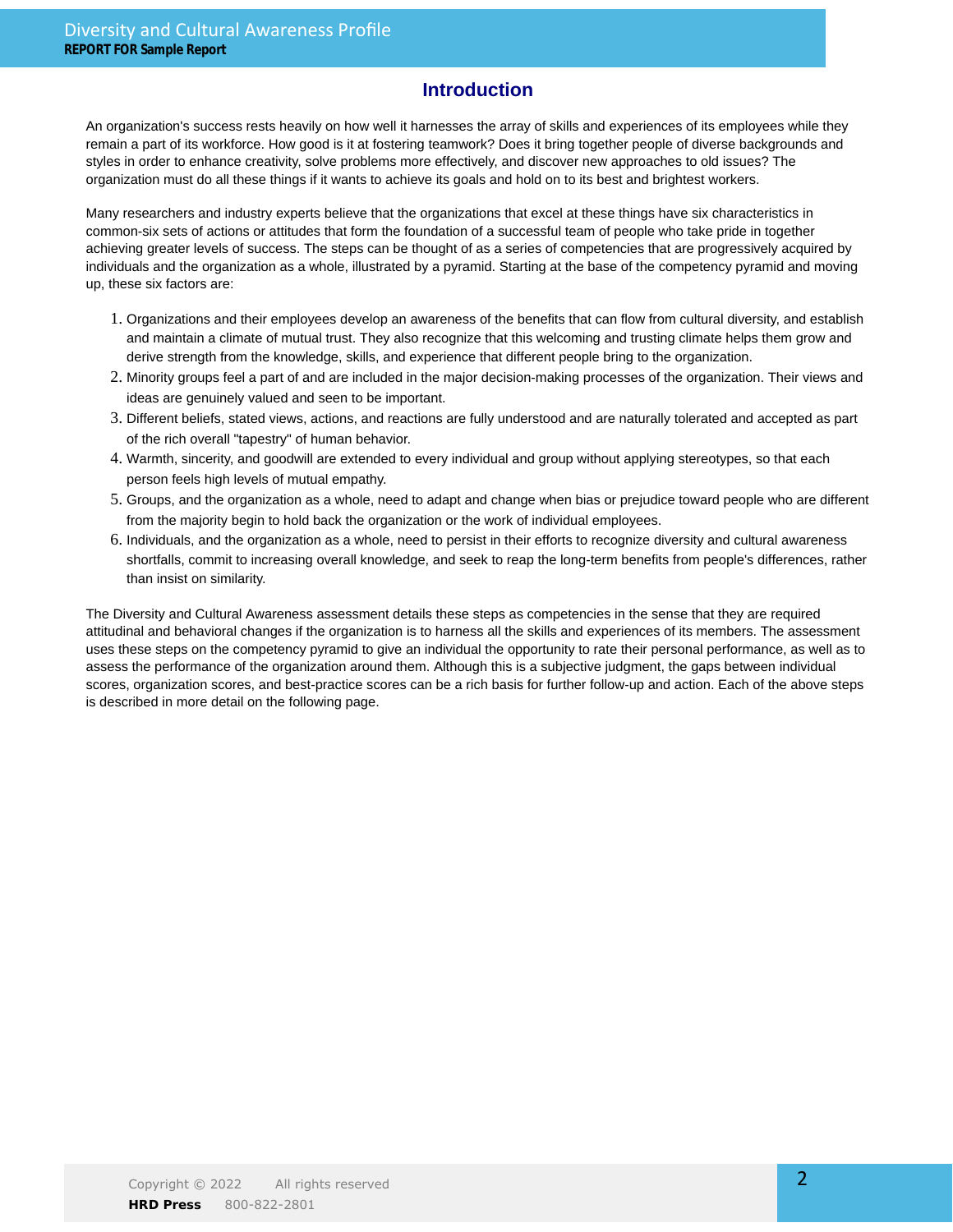

### **YOUR SUMMARY SCORES**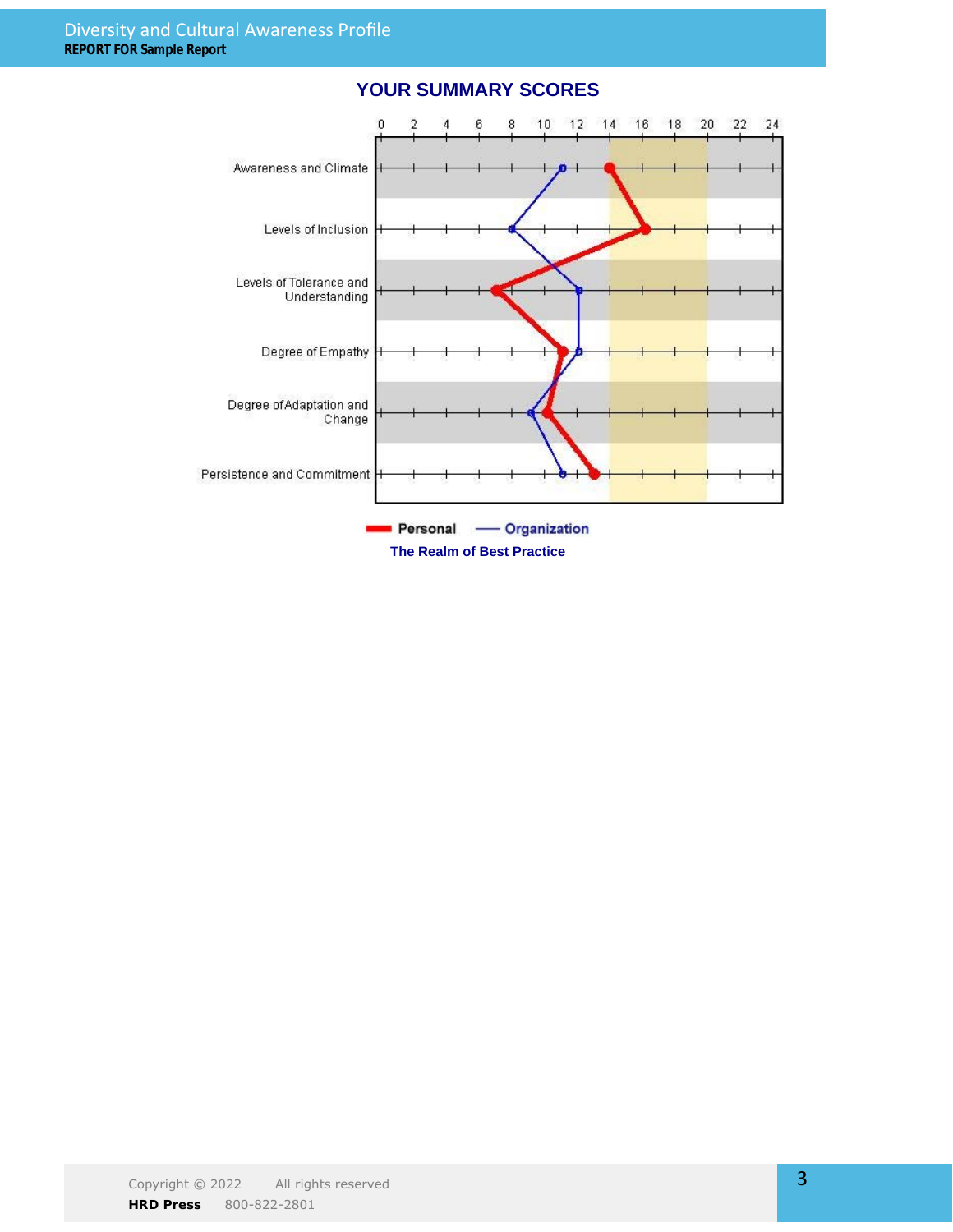### **UNDERSTANDING YOUR SCORES**

Now that your individual score has been plotted, you should be in a position to:

- 1. **Review your personal awareness and commitment levels in each of the six categories.**
- **Review the relative performance of the organization in terms of your perception of its scores in each competency** 2. **category.**
- **Compare your score and the organizational score for each competency area and study the gap between the two in** 3. **each category.**
- 4. **Determine your priorities (for yourself and for the organization) in terms of changing behavior or actions.**

The essential value of any measurement assessment is in the extent to which it provides a useful indication about a current situation and some guidance in terms of what an individual can do to change it for the better. The individual can then analyze the results and decide whether any adjustments or changes are necessary or desirable.

The items on the assessment, when scored, should provide a useful basis for such a review. To deepen or extend this further, ask two or three of your colleagues to complete the profile as well, to see whether or not they share your perception about cultural diversity (especially as far as the wider organization is concerned). By averaging their scores and plotting them on the grid, you will create an interesting comparison between your own and the organization's awareness and commitment, as well as the awareness and commitment that others perceive to exist.

Whatever your scores (and whether they are yours alone or enhanced by the views of others), consider developing a stronger commitment in those competency areas you are the weakest in.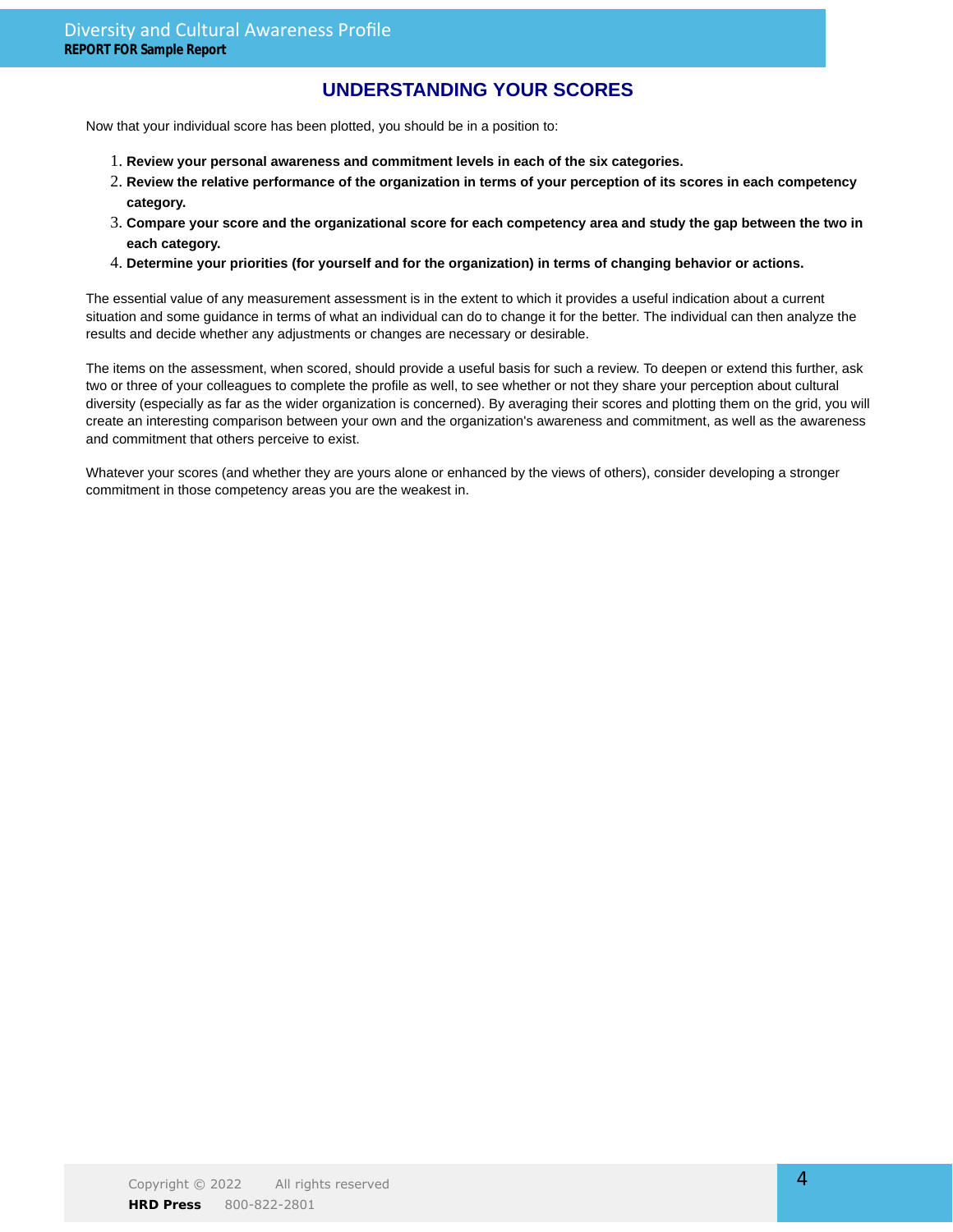### **THE SIX DIVERSITY & CULTURAL AWARENESS COMPETENCIES**

### **1. Awareness and Climate**

Any individual or organization that wants to bring about a greater appreciation of the prevailing levels of diversity (and derive direct benefits from it) needs to first build a strong foundation of awareness as a solid base of their "diversity pyramid." This foundation of awareness is created by trying to understand the different ways in which people or groups of people look, feel, believe, and act, and then becoming aware of the need to establish a climate of open, mutual trust. Diversity must be seen as a strength, not a weakness to be attacked.

### **2. Levels of Inclusion**

Individuals and groups make many decisions on behalf of the organization each day. If the decision-making processes are controlled by only a few people or biased toward only one or two majority groups, the organization runs the risk of disenfranchising the groups in the minority, or of subordinating their interests and input. Inclusion requires that you not only give all individuals and groups an equal voice, but also that you make certain that every opinion is genuinely valued and considered worthy of equal consideration.

### **3. Levels of Tolerance and Understanding**

Once awareness has been raised and people have been more equally included in organizational decision-making, there will be greater appreciation for the depth and breadth of people's diversity of beliefs, stated views, actions, and reactions. However, this does not necessarily lead to greater tolerance and/or understanding. Individuals and the organization as a whole need to reject intolerance of any kind and actively defend the right to offer a different view. More discussions need to be held concerning why people hold their particular views and perspectives.

#### **4. Degree of Empathy**

Empathy represents the highest level of understanding about another person's beliefs or viewpoint. It therefore reflects an individual's ability to put themselves in the shoes of another person and make a sincere and positive effort to appreciate their background or perspective-not judging or perceiving them according to stereotypes. Empathy is created by showing warm and genuine interest in the opinions of others and seeking to understand the unique underlying feelings and beliefs that might be influencing their words and/or actions.

#### **5. Degree of Adaptation and Change**

Most everyone can easily accommodate some level of cultural and general diversity in relation to our own perspective and even accept greater understanding of diversity on an occasional basis, but it is of little sustained value until cultural awareness fundamentally and permanently changes individuals and the organization as a whole. Such change is usually first reflected in policies, procedures, and principles, but must extend visibly to the day-to-day practices of every individual, so that these practices become the "normal" role models of behavior.

### **6. Persistence and Commitment**

Every concerted effort to progress up through the diversity and cultural awareness competency pyramid does not necessarily lead to sustained success. Bias, prejudice, and discrimination will continue to prevail in less visible ways and occasionally undo much of the good work invested in changing attitudes. Individuals and organizations must maintain their commitment and persistence and no longer tolerate negative reactions from others about the new commitment. In addition, they must make active and ongoing cultural learning an indelible part of the workplace-it is through deeper education that we truly change ourselves.

**On the following pages, you will find each of the above competencies elaborated on. Each competency includes general action steps to improve in the future, a graph that details the raw scores for yourself and the organization for individual questions, and detailed action/coaching guidelines for individual and organization scores that total less than 3 (improvement scope is indicated).**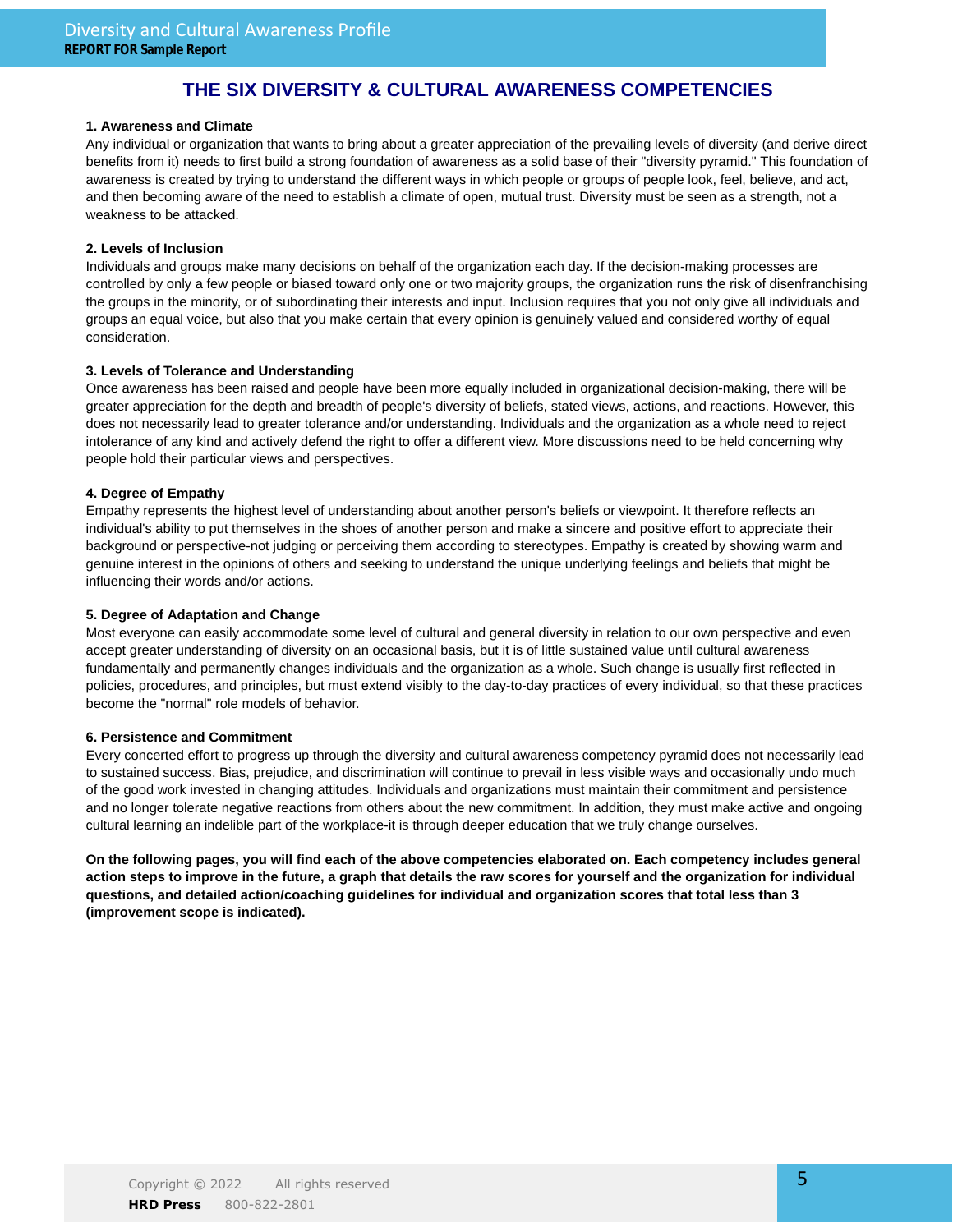### **1. AWARENESS & CLIMATE**

**If you are serious about becoming more aware of the diversity of people around you and the wealth of cultural resources within your organization, you will understand the need to develop an open-minded attitude and an enthusiasm for the journey toward greater enlightenment, which is in itself valuable and worthwhile. This typically means that each individual will need to reflect on whether their prevailing attitudes are closedminded or limited-and what can be done to change this. The goal is to do your part to create a climate that is welcoming and trusting of diversity of belief, opinion, and action.**

When workers actively talk about diversity and focus their minds on the strengths and the benefits that it can bring, they heighten awareness in general and change the organizational climate. They must draw attention to fear, trepidation, bias, discrimination, and prejudice at every opportunity when views and beliefs and people are different than what is reflected by the "majority."

The organization needs to help every individual at this fundamental level to understand the consequences should negative reactions to cultural diversity persist. Formal training can be mandated to help such individuals understand the role of their own upbringing, background, and personality, and to appraise their own beliefs, values, and customs relative to those of others. Such training can also involve people in early debate about how culture arises from the so-called "norms" that are created by such factors as:

- Racial background
- Country of origin
- Religious belief
- Type of work
- Family values
- Age group, generation
- Gender issues

Specific actions to increase awareness of cultural differences and create a more open, accepting climate:

### **FOR THE INDIVIDUAL**

- Make a concerted effort to spend more time reading about diversity and cultural issues so you increase your general 1. knowledge about the subject.
- 2. Participate in discussions and meetings that focus on the prevailing culture and beliefs in the organization and the other cultures and beliefs that exist.
- 3. Involve yourself in diversity-awareness training, and actively participate in individual or group opportunities to learn more about your own culture and its characteristics.

- 1. Take the organization's "cultural temperature" by conducting opinion surveys.
- 2. Find specific and visible ways to demonstrate that senior managers are committed to greater diversity.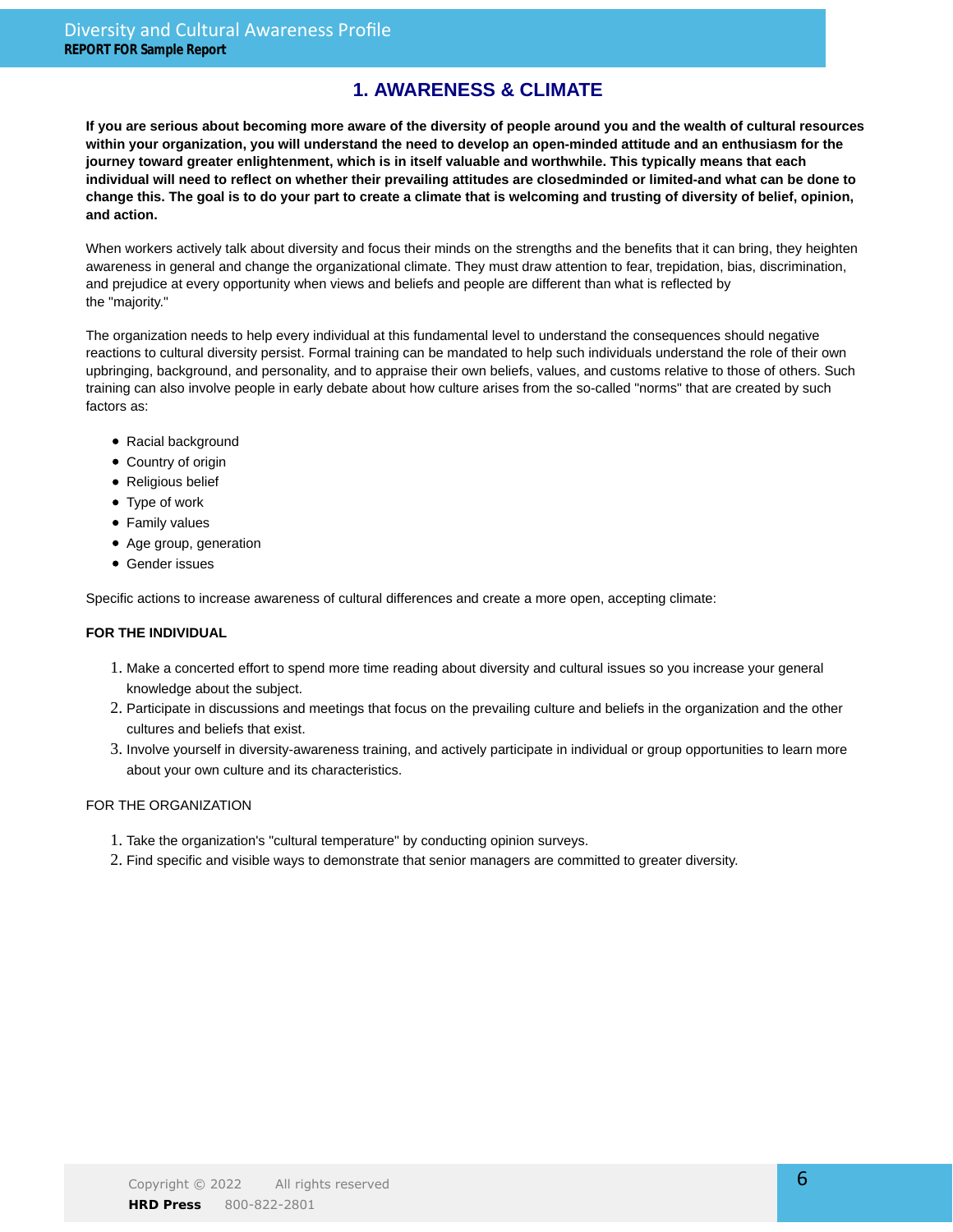### **Summary Scores**

### **Individual: 14 out of a possible 24 Organization: 11 out of a possible 24**

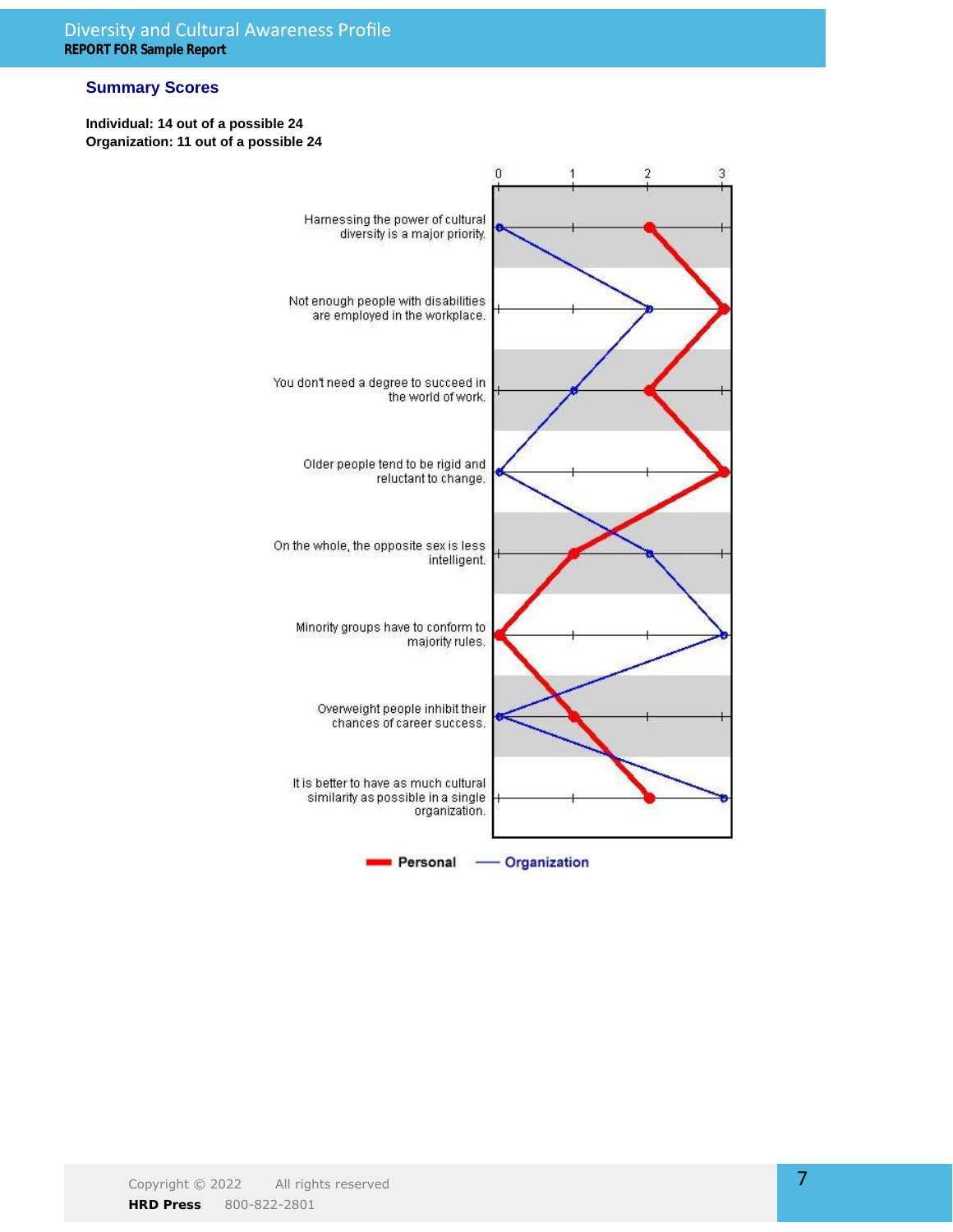### **Awareness and Climate AC-1**

### **Harnessing the power of cultural diversity is a major priority**

Both individuals and organizations can pay lip service to the idea of being more aware and accepting of different cultures and people but do little in action terms to make it a major priority. In other words, any commitment is often limited to words, brochures and policy documents only. The best practice approach is to see cultural diversity as a significant organizational advantage, as long as the different strengths of people and groups can be properly recognized, harnessed and aligned. Although this may a difficult target and an objective that may take a considerable amount of time, the journey has to start with widespread commitment to the cause. This commitment must be real and tangible to see and have a significant impact on every individual in terms of their day to day priorities.

Ask the following questions:

#### **FOR THE INDIVIDUAL**

- 1. How well do I appreciate the value, skills, competencies of cultures/types other than my own?
- 2. How much of my time do I spend in terms of becoming more aware about different cultures?
- 3. What decisions of mine would be more rounded or better for a diversity of input and opinion?

- 1. What is the organization doing to promote cultural diversity as a priority beyond a policy on the subject?
- 2. How much might time and attention is given to advocating cultural diversity?
- 3. What cross cultural decisions or discussions are occurring on a regular basis?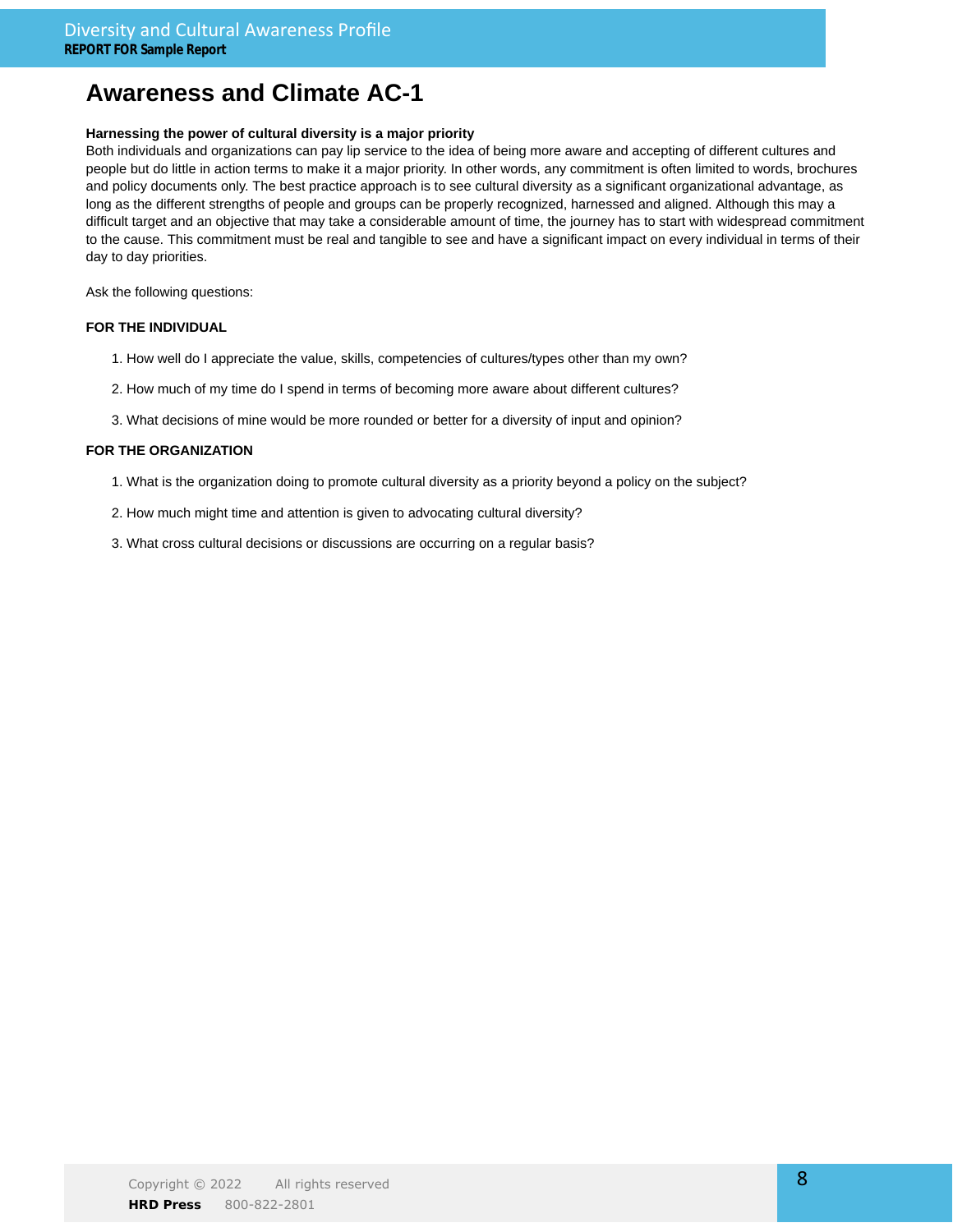### **Awareness and Climate AC-7**

#### **Overweight people inhibit their chances of career success**

Physical differences are often seen by many to be a minor source of discrimination or poor acceptance of diversity. However, particularly in circumstances where the physical difference is seen to be great, intolerance and exclusion can be both fast and direct.

Our concept of physical difference arises from our relative views of so-called 'normality'. For example, men or women of a certain height are expected to be between an upper and lower limit in terms of weight. Although underweight people can suffer some critical intolerance, it is overweight individuals that tend to face the much greater problem in organizational terms. Even nondietary obesity is often seen to be an unwanted non-conformance to the way that people should look to be 'professional'.

Best practice organizations are much more openly tolerant of individuals physical shape, size and weight and promote a climate of non criticism of any physical characteristics  $\spadesuit$  positive or negative.

Ask the following questions:

### **FOR THE INDIVIDUAL**

- 1. Do I find myself reviewing other people's physical size or weight when it doesn't conform to my so-called 'normal' range?
- 2. Do I communicate or interface with overweight or underweight people in the same way as other people in the organization?
- 3. Is my thinking inhibited in terms of people's intelligence or ability, in terms of my seeing them as limited or impaired by their physical condition or shape?

- 1. How well do we promote an open climate in which physical shape or size do not matter?
- 2. How proactive are we in ensuring that no unnecessary or negative comments are made about weight or physical appearance in general?
- 3. Are people of all shapes and sizes seen in the more senior positions of the enterprise?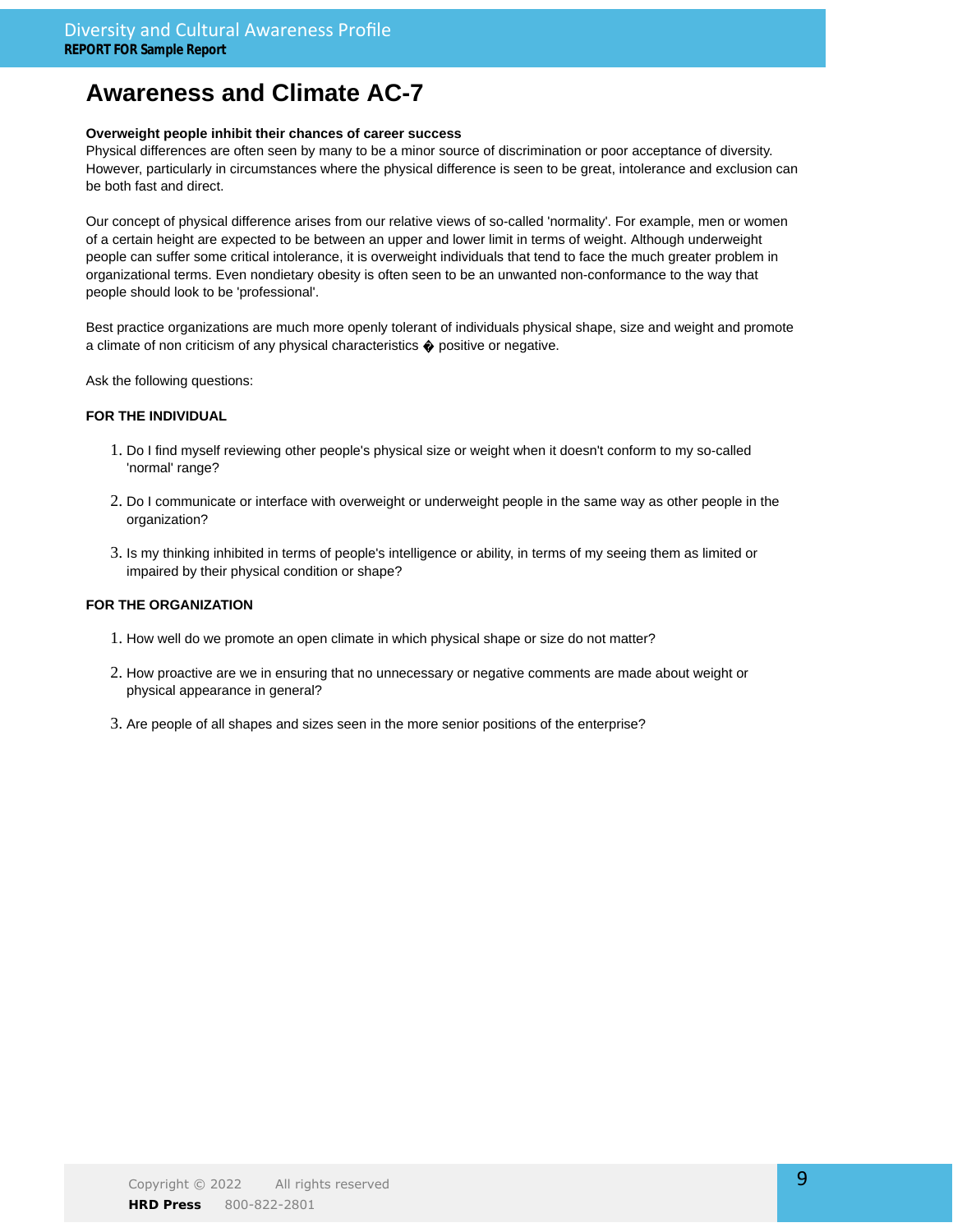### **2. LEVELS OF INCLUSION**

Once everyone in the organization has a heightened awareness of cultural diversity, the organization is ready to look at the extent to which people are afforded fair and free involvement and inclusion in the major decisions that are made by the enterprise, or the collective processes that cause action to be taken. This typically involves a rigorous appraisal of whether or not all recognizable groups and individuals are included in key discussions, meetings, or collaborations, and that their opinions are given equal weight and are truly valued.

Organizational decision-making usually takes place at many levels within a commercial enterprise, starting with the governing board or board of directors and the executive team, and extending to advisory groups, committees, task forces, and action teams. All of these groups should ideally represent as many people as they can across the enterprise-not reflect only one or two majority groups. Every decision-making team should reflect a balance of gender, religious or racial groups, age, and any other relevant common interests as much as this is possible.

Include a wide variety of people at all levels of organizational decision-making. It will help you avoid appearing to concentrate power in the hands of only a few. A balanced approach also provides representation of a wide range of interests in a direct way, and creates a greater sense of perceived fairness and honesty.

Be sure you avoid doing anything that smacks of tokenism. This structural inclusion policy should create useful role models for the various interest groups to emulate. In more informal circumstances, it can help you make sure that all decision-making is based on broad input and opinion in order to strengthen the decisions made and solicit wider support and commitment. It is especially important that you ask for this input before making the decisions.

Specific actions to increase awareness of cultural differences and create a more open climate:

#### **FOR THE INDIVIDUAL**

- 1. Reflect on whether or not you think that power is mainly vested in the hands of a majority group, and why.
- 2. Review the potential limitations of beliefs or the extent to which some groups are being excluded from organizational decision-making.
- Look at the people represented at the decision-making meetings you attend and ask why some groups are not 3. represented directly.

- 1. Look for representation from as many groups as possible in major meetings or in committees that make policy decisions.
- Encourage all meeting planners to invite participation from individuals who represent different organizational 2. interests.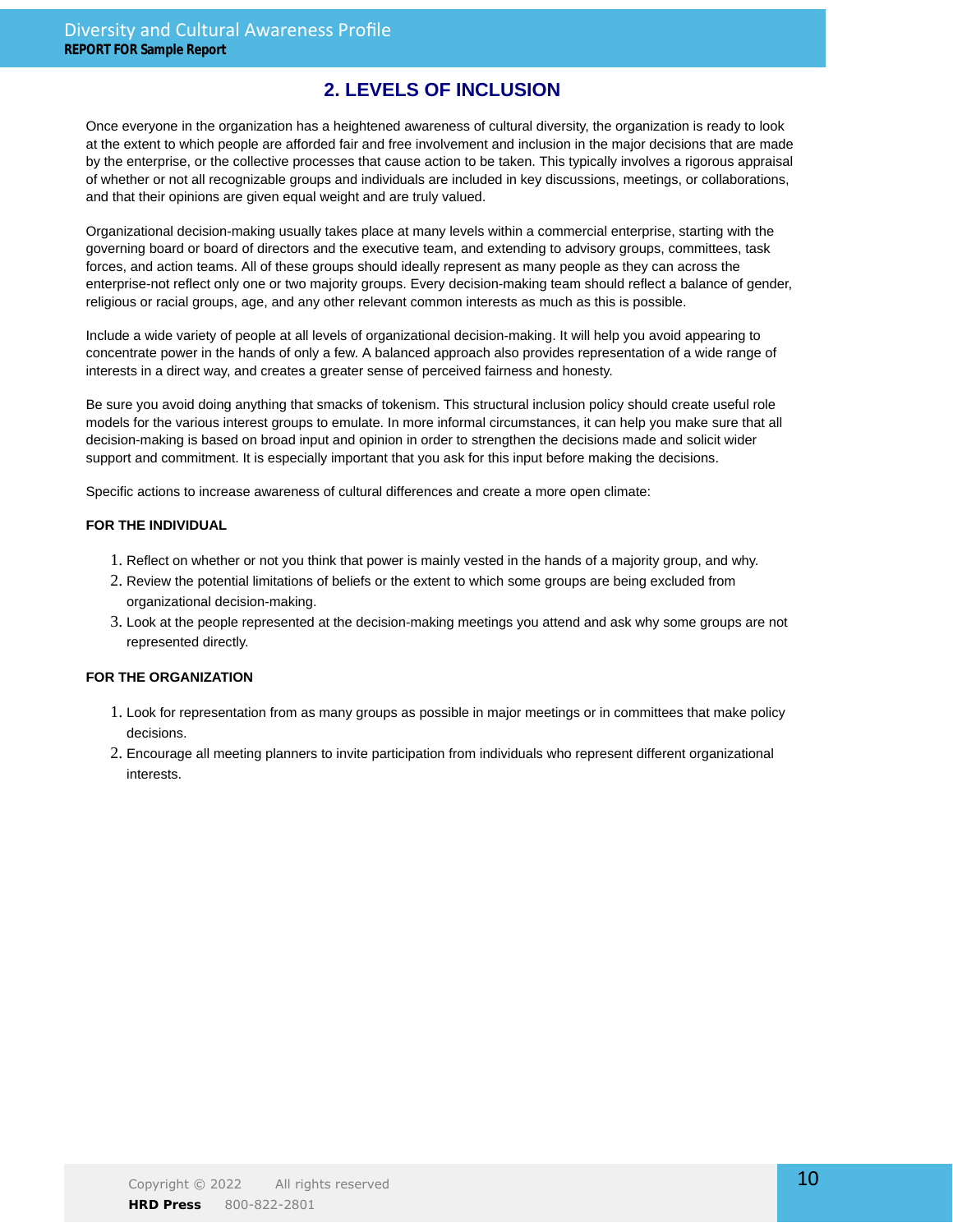### **Summary Scores**

### **Individual: 16 out of a possible 24 Organization: 8 out of a possible 24**

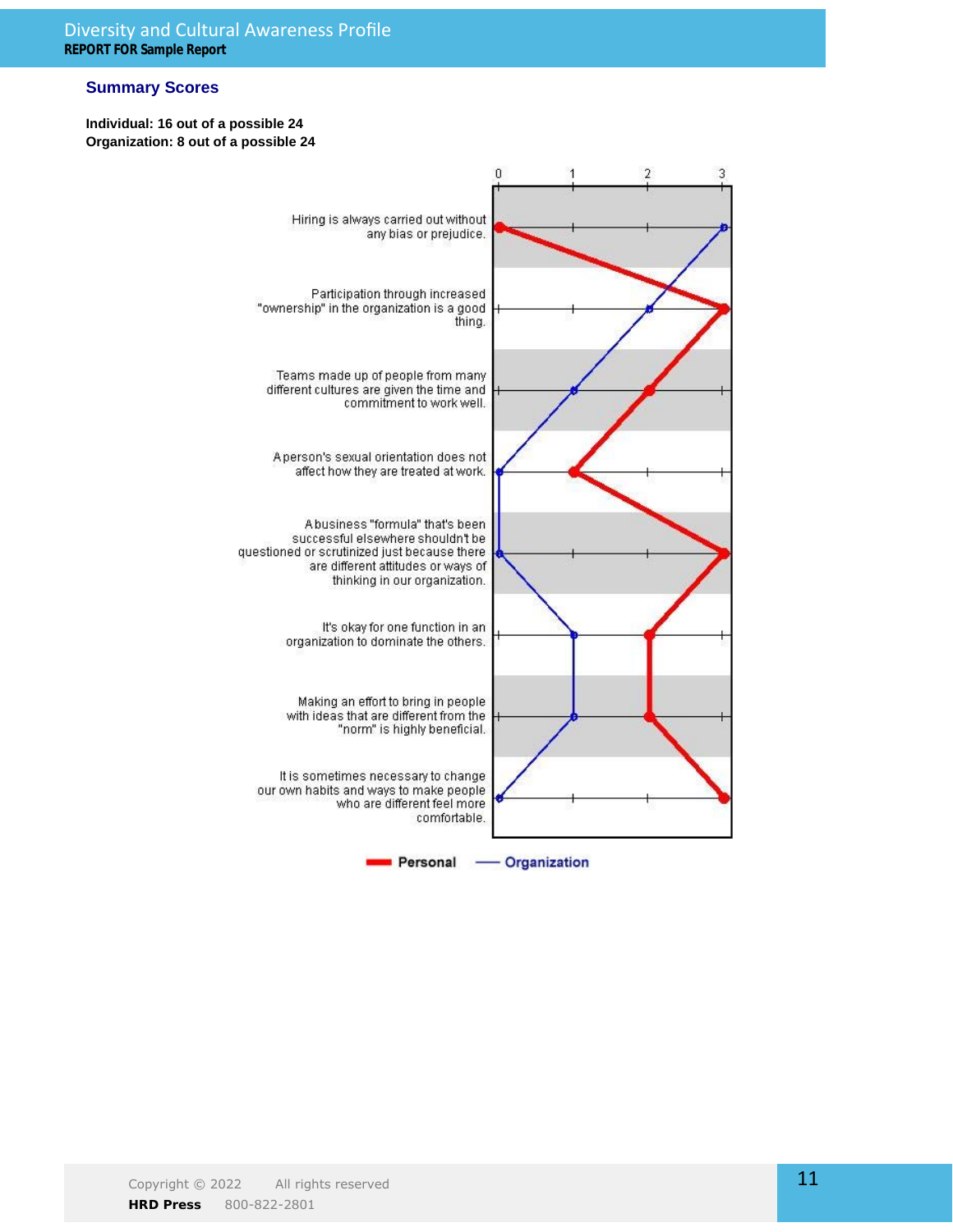### **Levels of Inclusion LI-4**

#### **A person's sexual orientation does not affect how they are treated at work**

Perhaps it is because society in general is relatively inhibited and secretive about sexuality and people's sexual orientation that the working world has problems recognizing or dealing with the differences between individual sexual orientations. Few organizations openly recognize the existence of homosexuality and when it does occasionally appear', prefer to see it as a problem to be managed rather than another commonplace and widespread difference to be accepted and accommodated. Unfortunately, many organizations now significantly trail the more open and liberal societal attitudes about homosexuality and the subjective and mainly inaccurate stereotypes that prevail can bring significant disadvantages to teamwork, harmony and productivity.

Best practice organizations aim to take a balanced view about sexual orientation. This is achieved by encouraging a general culture of high self-expression and a high degree of personal knowledge about every group individual including homosexuals that have openly declared their orientation.

Ask the following questions:

#### **FOR THE INDIVIDUAL**

- 1. Am I liberal minded about other people's sexual orientation?
- 2. Do I have limiting or constraining stereotypical views about homosexuality?
- 3. If I know someone to be homosexual, do I treat them as fairly and consistently (formally and informally) as I do other people?

- 1. Is the environment or the climate we create in the organization open minded and tolerant of homosexuality?
- 2. Do we willingly and enthusiastically help individuals to be open about their orientation and express their individuality in many different kinds of ways?
- 3. Do we discipline people consistently when they discriminate against homosexuals or engage in unfair or negative behavior?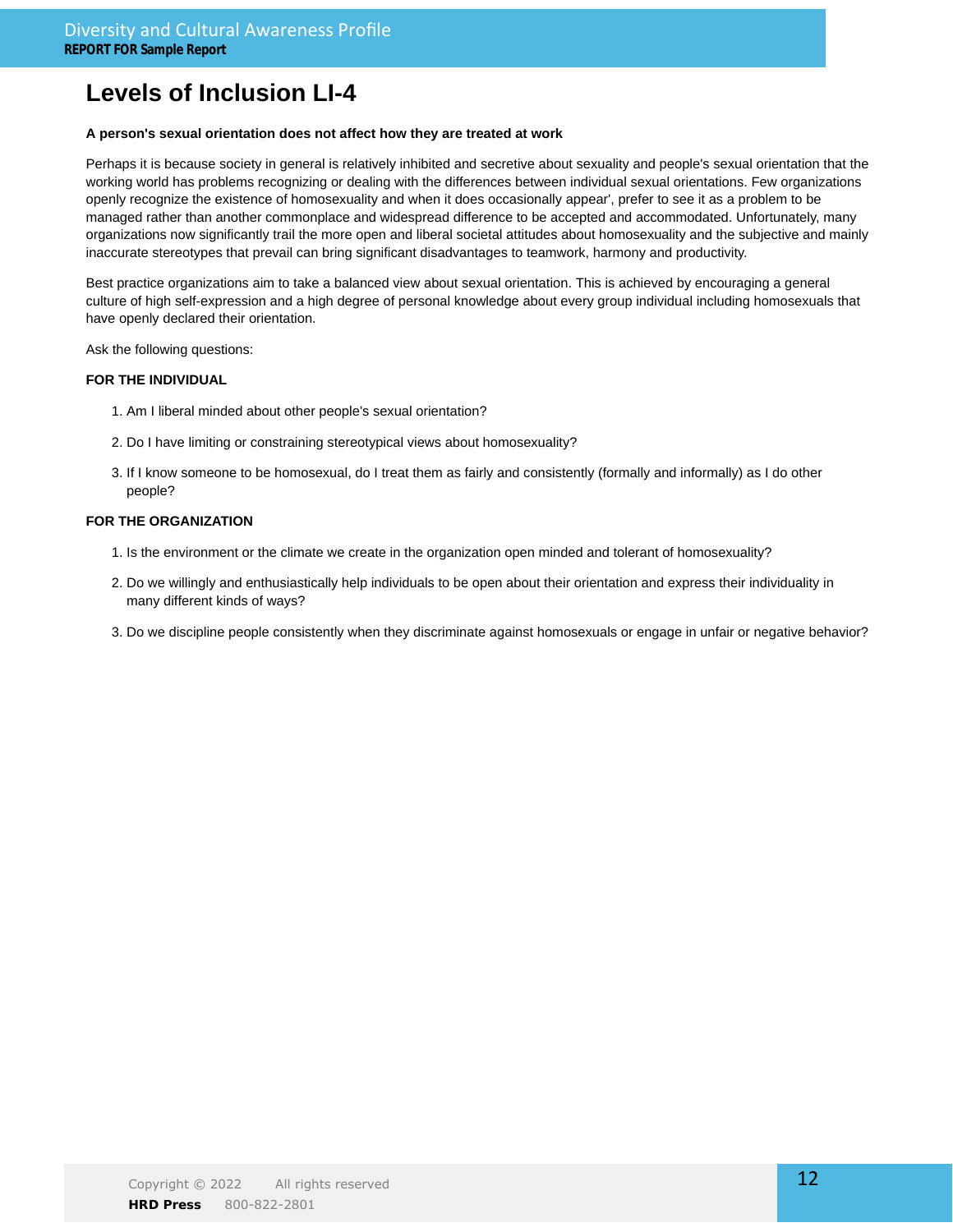### **3. LEVELS OF TOLERANCE & UNDERSTANDING**

An organization that makes sure a wider representation of views is factored into overall decision-making isn't out of the clear: Levels of tolerance toward diversity and understanding about cultural differences might not have changed and might even have deteriorated. This isn't unusual; power bases of individuals and groups with past vested interest are changing and people aren't sure how they are expected to act in the "new world."

Research has demonstrated that levels of tolerance are related to the extent to which people can accept and live with a high level of general ambiguity or uncertainty. In other words, the more individuals can quietly and calmly accept that they don't fully understand why someone thinks or acts or looks differently (and they remain open-minded), the more comfortable they will be with cultural diversity.

In general, intolerant individuals are more aggressive, cynical, and authoritarian in their attitudes. They want people to conform to pre-set mental models of behavior and appearance. Differences of any kind are threats to this ordered world of certainty, and they are likely to overtly and covertly resist such differences.

You can break down intolerance and reject it by exposing people (or yourself) to different attitudes and beliefs, and through continuing education. Organizations must encourage their people to offer different perspectives, be different, and not conform to pre-set norms that have perhaps successfully prevailed in the past. Their leaders must value and show that they value this free-flow of ideas and self-expression.

Specific actions to increase awareness of cultural differences and create a more open climate:

### **FOR THE INDIVIDUAL**

- 1. Read articles and books on other cultures and on the subject of diversity.
- 2. Set up systems and procedures by which widespread input is invited as a matter of course before decisions are made.
- 3. Calmly and quietly accept situations that you do not fully understand, and take more time drawing conclusions or making judgments.

- Encourage individuals to accept uncertainty as a normal reaction in some circumstances, and coach people to 1. seek more information before making final decisions.
- 2. Put people of different backgrounds and cultures together as teams to complete a short-term task or project together.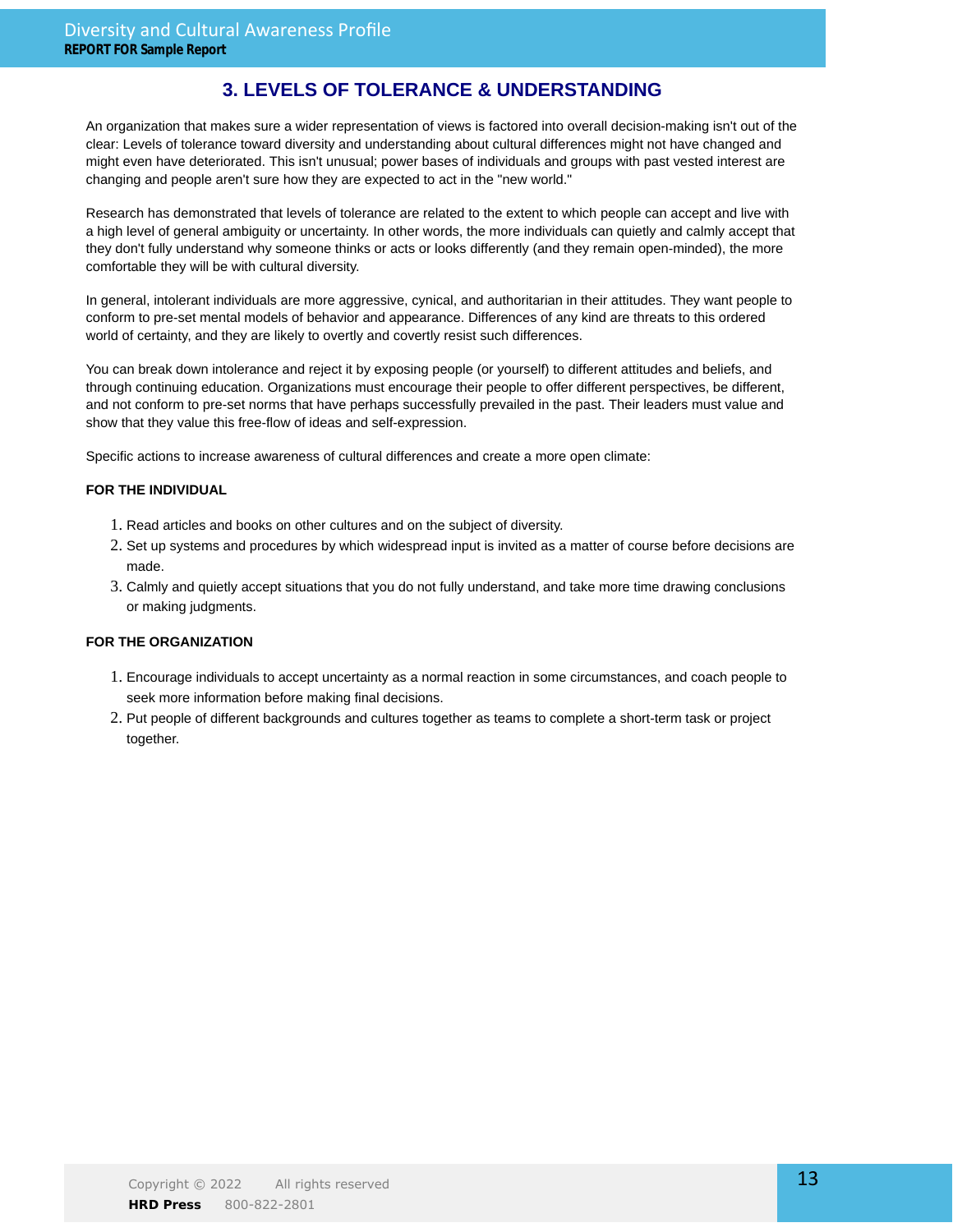### **Summary Scores**

### **Individual: 7 out of a possible 24 Organization: 12 out of a possible 24**

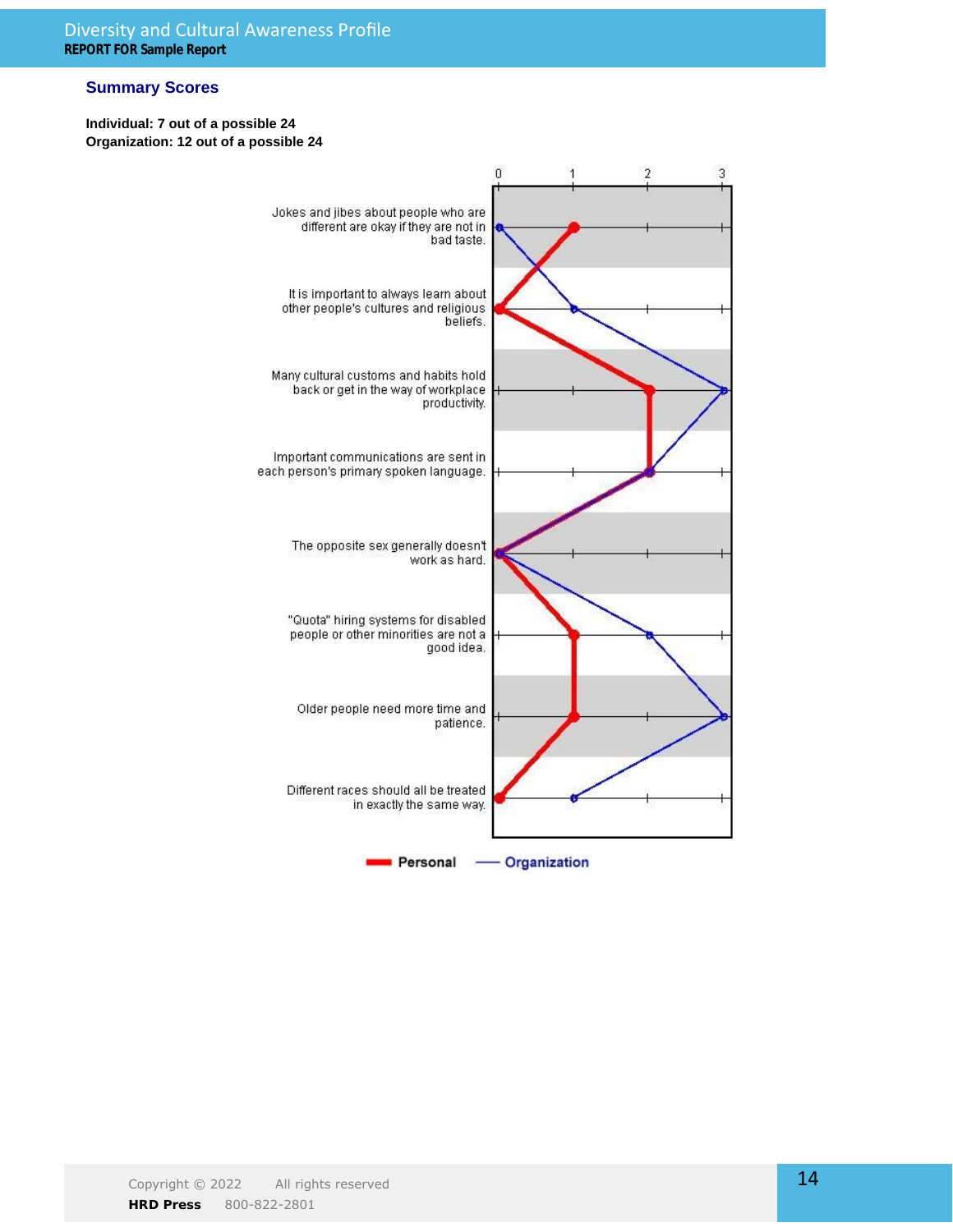### **Jokes and jibes about people that are different are OK if they are not in bad taste**

An extremely common way to deal with cultural diversity is to laugh at the difference, ridicule it or make jokes. This kind of behavior typically arises as a result of poor and limited understanding about another culture or as a way of reinforcing a majority culture behavior as being 'normal'. Most jokes and jibes about culture arise from the general stereotypes and broad brush caricatures  $\spadesuit$  a typical Jew, gay person, woman, blind person, old person, etc).

As with any stereotypes, at the particular level they are usually extremely inaccurate and can therefore often give offense to an individual or an entire group of people (even if the majority culture enjoys the humor). In this sense, all jokes and jibes that help to reinforce external social or cultural stereotypes can be seen to be in bad taste, even where they are relatively uncritical. Best practice organizations work hard to educate every individual from every culture to avoid jokes, jibes and caricatures of other cultures and diverse

groups, including making any unhelpful remarks or innuendo (such as sexual comments) entirely unacceptable.

Ask the following questions:

### **FOR THE INDIVIDUAL**

- 1. Are jokes or stories that I tell insensitive to other cultures?
- 2. Do I intentionally or unintentionally make fun of people who are different to me?
- 3. Do I speak up when others are making insensitive or critical remarks about a particular group or culture?

- 1. Do we tolerate critical, cruel or insensitive comments without making comment or taking action?
- 2. Have we drafted and communicated our policy position on how people and groups should be treated in the organization?
- 3. Have we designed and delivered education to every individual on how they should avoid unhelpful remarks, undue culture criticism or innuendo at all times?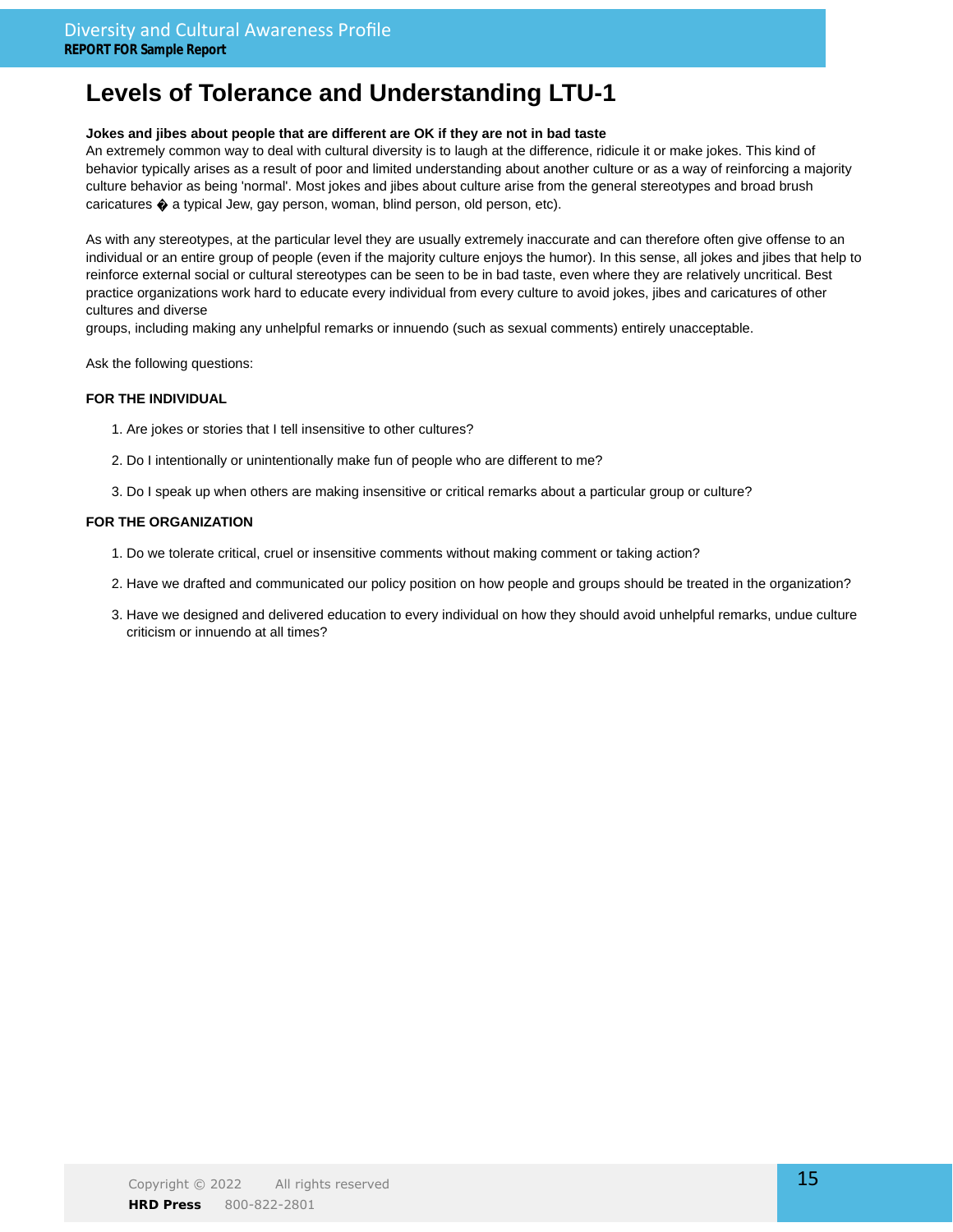### **It is important to always learn about other people's cultures and religious beliefs**

Until awareness levels are reasonably high across the enterprise, and individuals and groups can see the benefits of harnessing the power of diversity, it is extremely difficult to get people to invest their time in personal learning and education about other people's' cultures, religious beliefs or general attitudes or circumstances. However, this step tends to make the difference between a merely tolerant organization and one that is taking its first steps towards genuine empathy and teamwork at all levels. In other words, a natural open and non-judgmental curiosity on the part of every individual about all cultural and diversity approaches will always help to build better cooperation on future tasks and projects.

Best practice organizations don't wait for people to learn about cultures other than their own accidentally but provide a range of proactive mechanisms to help facilitate and steer this process, including training, coaching and mentoring activities.

Ask the following questions:

### **FOR THE INDIVIDUAL**

- 1. To what extent do I know the cultural and religious mix of people in my enterprise?
- 2. What do I know about large cultures or faiths other than my own in the people around me?
- 3. Do I spent time talking to and learning from individuals from different faiths and cultures on a regular basis?

- 1. How well do we positively communicate our cultural and/or religious diversity to increase everyone's general awareness?
- 2. To what extent do we create an open communication climate which supports the on-going and frequent exchange of information on how different cultures work?
- 3. Do we reward or recognize individuals' genuine efforts to learn more about one another at a cultural level?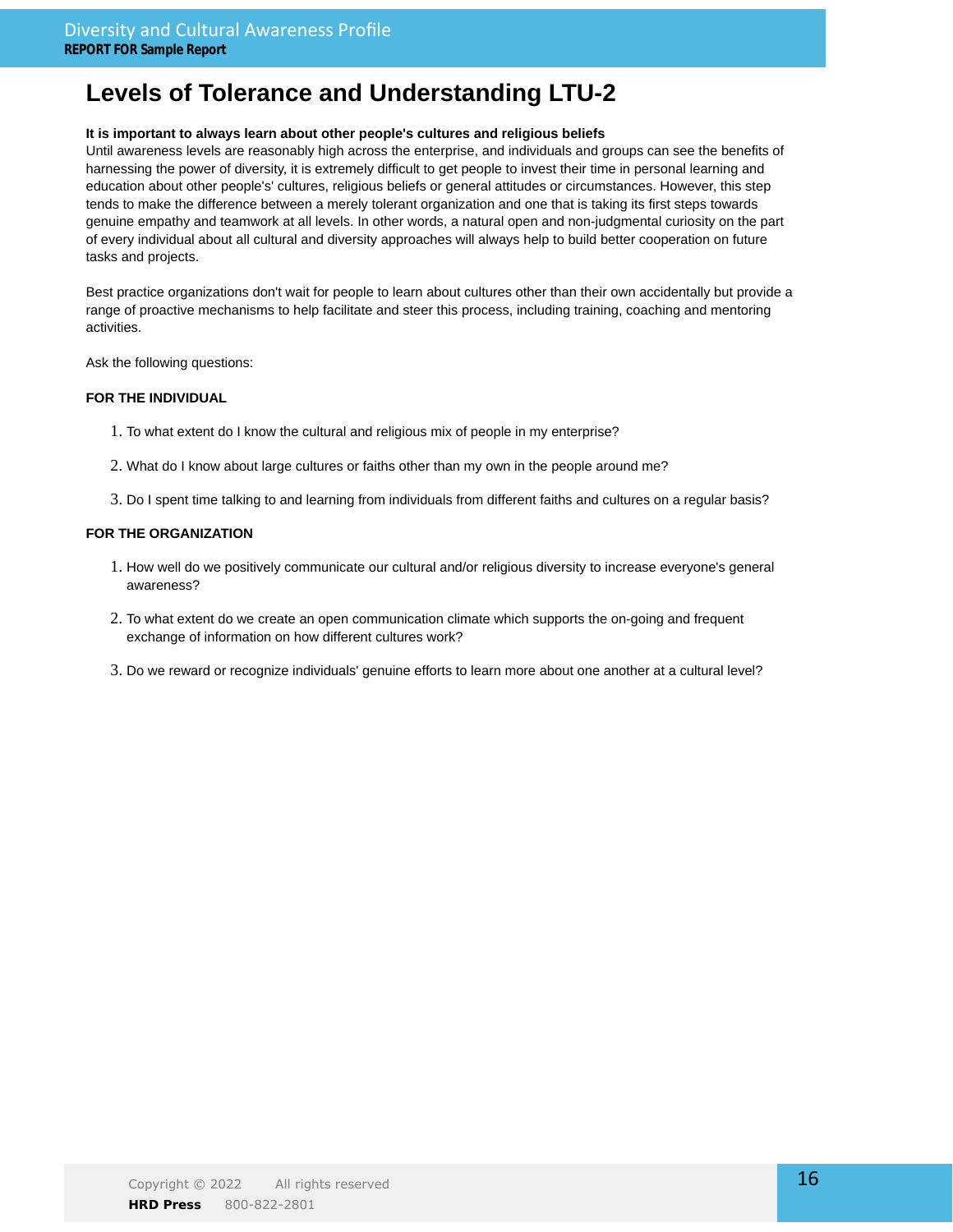### **The opposite sex generally doesn't work as hard**

Although there are many diversity issues that need to be tackled in almost every enterprise, the specific range or mix of issues will vary considerably from one organization to the next. Some will spend most of their time managing cultural difference in race or skin color, whilst others will be managing differences in religious beliefs or sexual preferences. However, the one issue that is common to all workplaces is gender difference. This arises even in single gender enterprises as they deal with mix genders in their suppliers, sub contractors and customers.

Gender loyalty and association is strong in both males and females and is often reinforced relentlessly in society (particularly by the media). This can result in some very deep stereotypes about the other sex that act as powerful mental filters in the workplace. One of these stereotypes is that the opposite gender is inferior or doesn't work as hard (or doesn't make the same contribution). Such pejorative views clearly inhibit full empathy and co-operation and can lead to some unacceptable behavior at individual level.

Best practice organizations actively attack gender bias and look to encourage factual information about the opposite sex based on real experience and knowledge.

Ask the following questions:

### **FOR THE INDIVIDUAL**

- 1. Do I have lots of friends and colleagues of the opposite gender?
- 2. Do I treat the opposite gender as contributing at an equal overall level?
- 3. Am I prone to occasionally criticizing or demeaning individuals from the opposite gender more than my own?

- 1. Do we have a clear understanding of how "gender balanced" overall attitudes are at the moment?
- Are individuals encouraged to work in mixed gender groups regularly to gain deeper awareness and a factual 2. understanding of the opposite sex?
- 3. Do we have a fast response process for any unfair gender criticism or bias that exists in the enterprise when it occurs?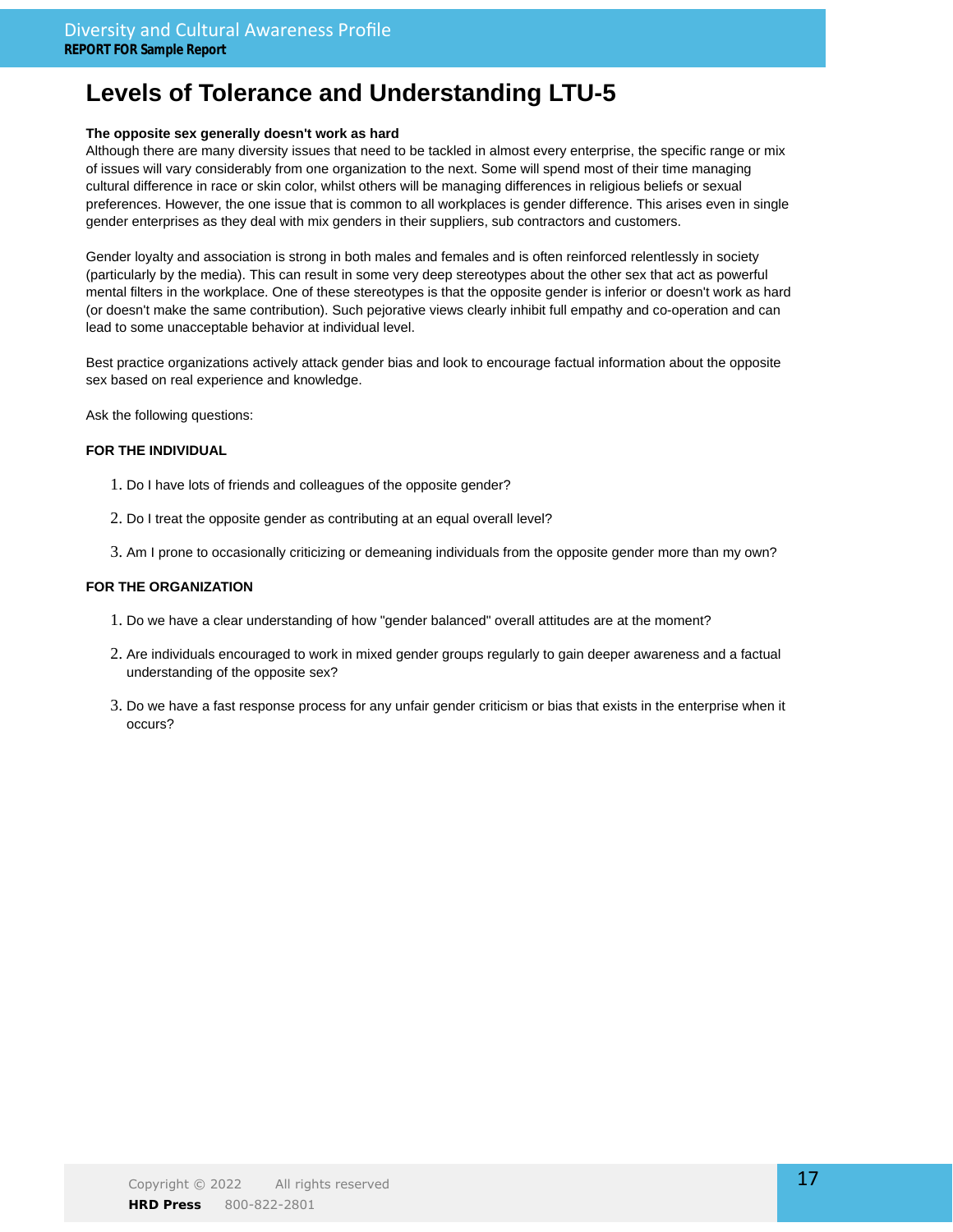### **Different races should all be treated in exactly the same way**

Even where general diversity awareness and tolerance is high in an enterprise, individuals can sometimes feel that they are expected to treat all culturally different groups in exactly the same way. In some case, even enterprise policy will reinforce this belief by suggesting something like "this organization prides itself in treating all people alike, regardless of race, color or creed. Unfortunately, although this may help to ensure that people are treated as individuals rather than being seen as part of a wider group, this isn't always helpful.

Every person thinks and acts with the context of their social or cultural upbringing. It is therefore important to understand this context. Interactions should therefore always try to understand the cultural context of each party and treat people in the way that they would like to be treated not in one universal style.

Best practice organizations avoid one-size fit all policies and practices in terms of promoting how people should 'be treated' and instead aim to seek a discovery led style that allows people to deal with one another in a unique way based on mutual understanding.

Ask the following questions:

### **FOR THE INDIVIDUAL**

- 1. Do I treat people in different cultures in exactly the same way as I expect or would like to be treated myself?
- 2. Do I fully appreciate the different ways that people from other cultures or styles would like to be treated?
- 3. Have I engaged individuals from other races in particular in conversation about how they prefer to relate, communicate, behave, etc?

- 1. Do our organizational values discourage individuals from treating everyone else in exactly the same way?
- 2. Are our organizational policies and procedures flexible enough cater for the different expectations of the various racial groups that exist across the enterprise?
- 3. How effectively do we encourage individuals to better understand the different races in the organization through their work and socialization?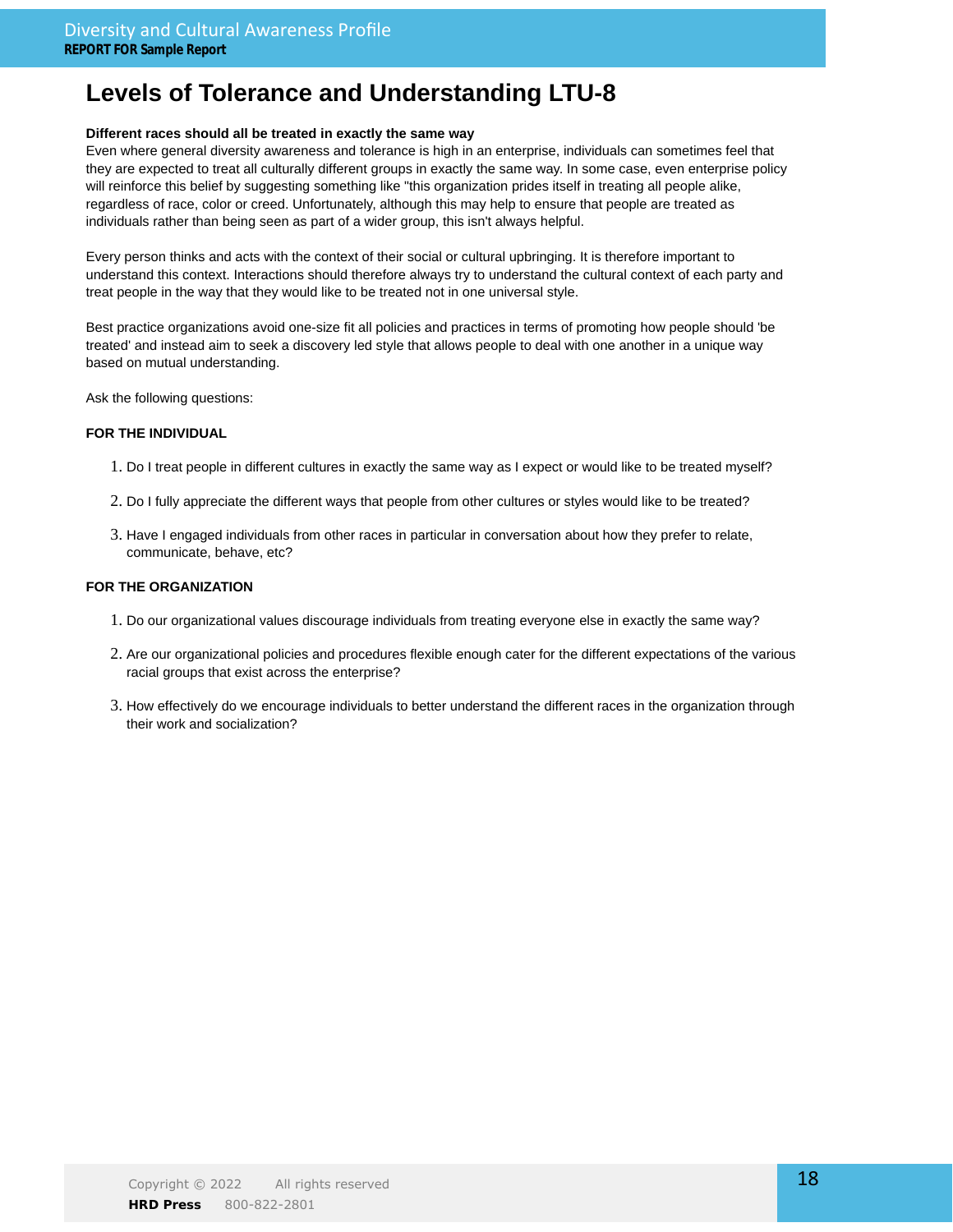### **4. DEGREE OF EMPATHY**

Grudging or reluctant acceptance of workplace diversity that lacks true warmth and sincerity is not good enough, but it is a beginning. To move to the next level in the cultural awareness pyramid, individuals and the organization as a whole need to demonstrate open and genuine sensitivity to the needs of all kinds of "different" people, whatever their background, appearance, or beliefs. They need to find many ways to empathize with them.

One of the greatest barriers to genuine empathy toward people who are perceived to be "different" is social stereotyping. Stereotyping is the process of ascribing or assigning particular behavioral traits to individuals on the basis of their apparent connection to or membership in a group. The stereotype might or might not be accurate, but in any case, it acts as a mental "filter" through which judgments can be made.

Stereotypes are typically used as a shorthand way to conveniently categorize people or to "simplify" individual reactions or determine how "the world" operates in general. People use stereotypes to describe race, religion, country of origin, gender, education, weight, height, age, accent, and many other categories.

Stereotypes will continue to prevail as long as people can avoid close associations with different people and groups (or they are arbitrarily kept apart). Higher levels of personal familiarity help us appreciate unique perceptions and beliefs and point out the limitations of stereotypical thinking. By increasing involvement and proximity, an individual's unique identity is highlighted and similarities (rather than differences) of reaction and feeling are consequently more recognizable and accepted.

Specific actions to increase awareness of cultural differences and create a more open climate:

### **FOR THE INDIVIDUAL**

- Eat lunch with at least one person of "difference" each week or month and find out how they feel about their 1. involvement in the decision-making process.
- 2. Offer to directly help minority groups in the general community.
- Think about the accuracy of your own mental stereotypes concerning people around you who come from 3. different backgrounds or cultures.

- 1. Become more vigilant about changing existing stereotypes that limit or restrict us from healthy interaction and communication. Discuss this with friends or colleagues.
- 2. Find ways and means to publicly reward and recognize behaviors and actions that are positive and helpful to the effort to become a more openminded and diverse workplace.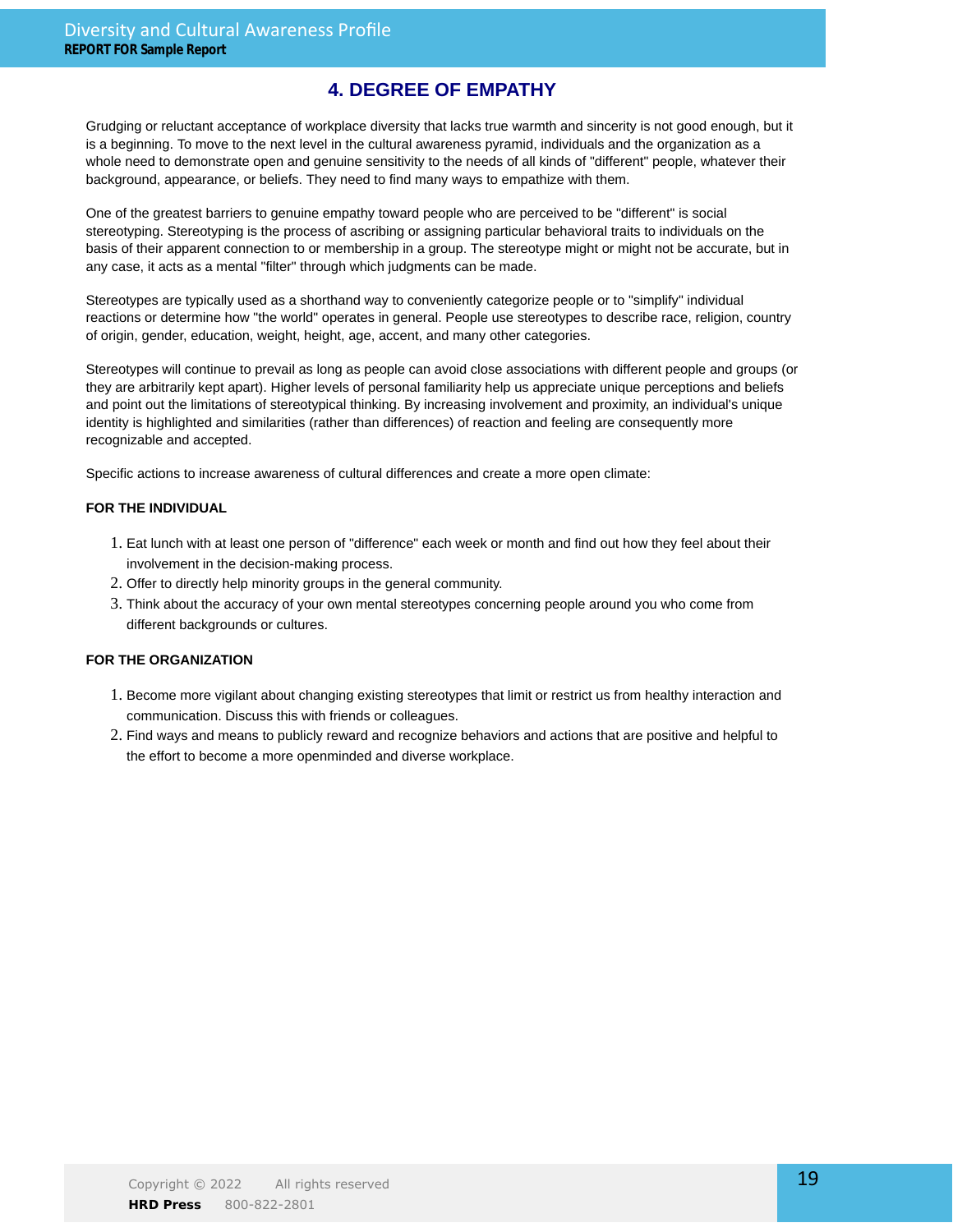### **Summary Scores**

#### **Individual: 11 out of a possible 24 Organization: 12 out of a possible 24**

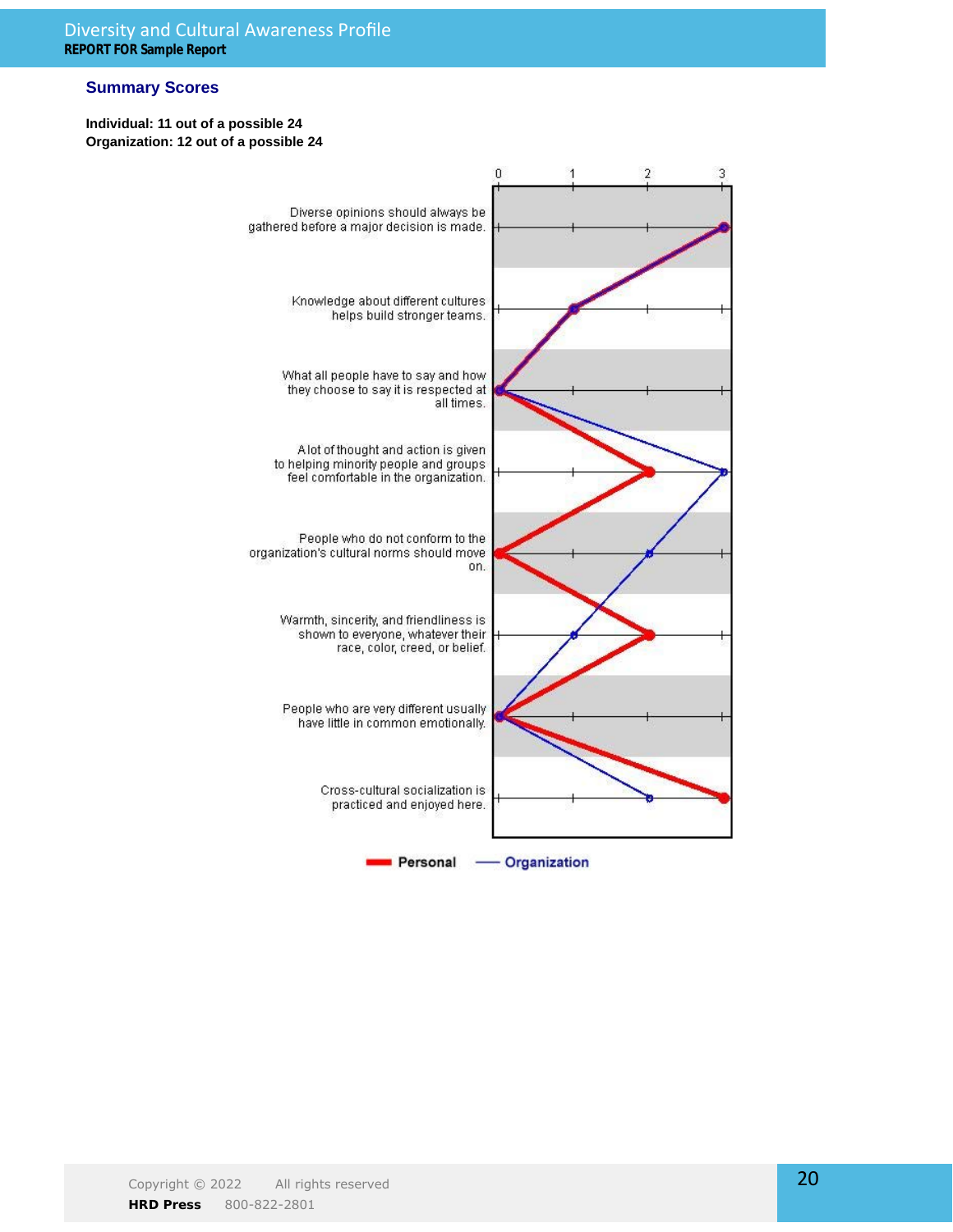#### **Much stronger teams are built through knowledge about different cultures**

Few organizations would dispute the benefits of good teamwork being a key part of their overall success formula. However, as much as some enterprises might try, effective teams are not created by proclamation or merely by forming people in to groups and asking them to work together closely. The most successful teams know a lot about each other an use this knowledge to bring about as much alignment as possible.

High performance teams do not need to understand each other well at a personal level (although this often helps). It usually means understanding specific skills, styles, preferences and interests that exist for each person. This information can then be used to look for complimentary ways for people to work together and as a means by which to discover specific gaps that need to be discussed and filled.

Best practice organizations aim to create a climate in which team members find it easy to discover each others skills, styles, preferences and interests,

including those arising from different cultures to which the belong or are associated.

Ask the following questions:

### **FOR THE INDIVIDUAL**

- 1. How much do I know abut my fellow work colleagues or team mates in terms of their preferences, interests, general skills, etc?
- Do I spend enough time in talking to my work colleagues to discuss what they believe or feel to be important and to 2. discover particular preferences and styles?
- 3. How proactive am I in looking for opportunities to work with new or different people to help build better teamwork and co-operation?

- 1. To what extent do we look to ensure that teams have a healthy mix of cultures or a high diversity of individuals working together in teams?
- 2. How well do we 'balance' teams to ensure a rich mix of interest, preference styles and skills so that people can learn from one another?
- 3. Are team leadership positions occupied by individuals from varied cultures in the enterprise?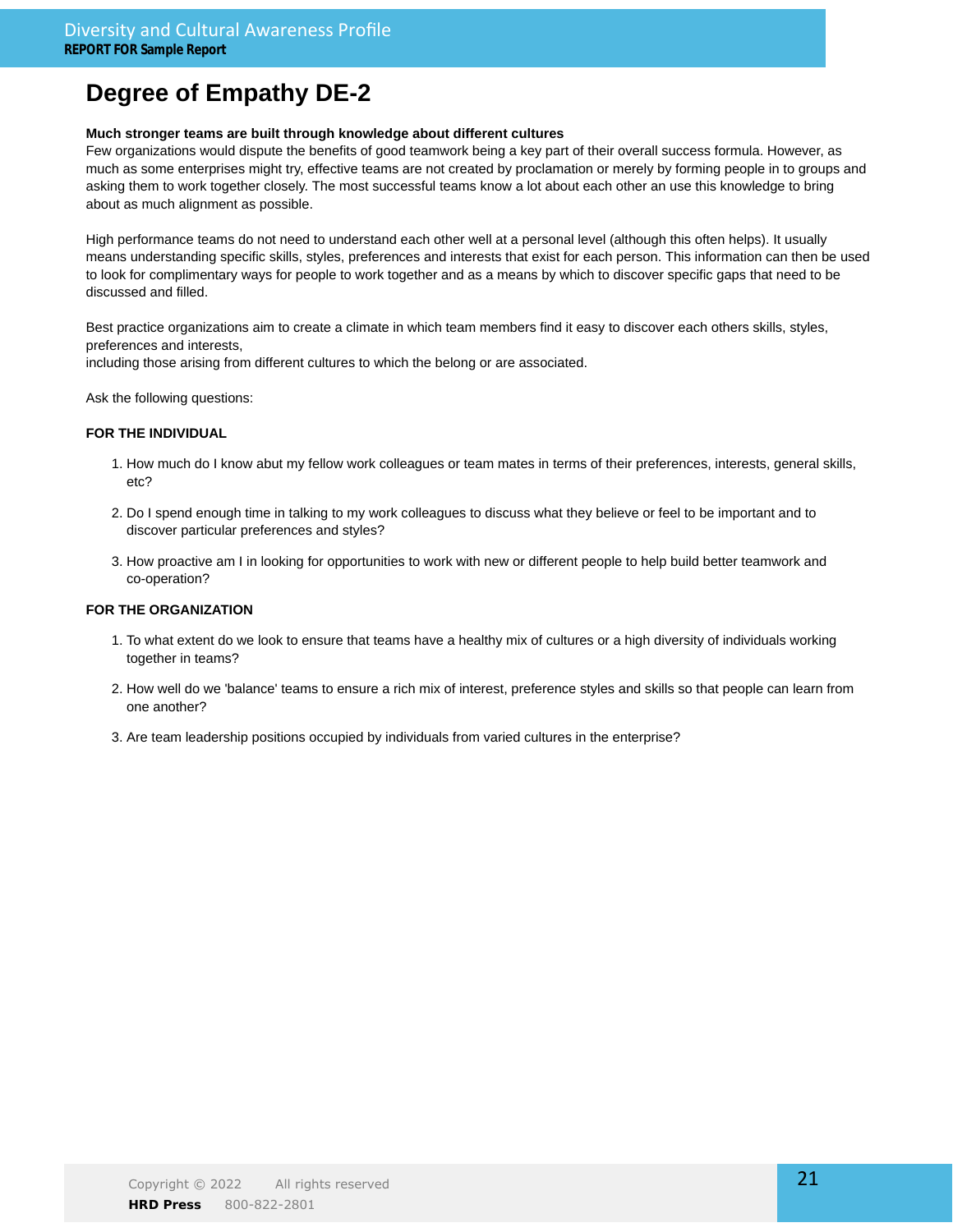### **What all people have to say and how they choose to say it is respected at all times**

Although we would all like to think that we listen to every single individual in an equal fashion, or in an entirely equivalent way, in reality we listen to other people through a range of sensory filters. In simple terms, this means that we use sensory information about a variety of factors that we perceive as a context for what they are saying. These factors include their physical appearance (height, weight, clothes, etc) their background (skin color, hair, etc) their facial features and expressions, their general body language and their speaking style (tone, accent, etc). All of these factors combine to typically form broad stereotypes that can affect the context of a communication. For example, a person with a strong language accent and only an average command of the language being spoken is often perceived to be less intelligent than average and the context of what they have to say (and the interest in it) lessened accordingly as far as the 'listener' is concerned.

Best practice organizations encourage everyone to recognize the potential biases that can arise from their sensory filters and help people to learn to evaluate messages on their merit. This takes time, patience and commitment but ensures that respect in all communications is a primary goal for every individual.

Ask the following questions:

### **FOR THE INDIVIDUAL**

- 1. Do I listen to every person that speak to me without prejudice or bias regardless of their cultural background?
- 2. How well can I identify my sensory filters in terms of how I see people from different cultures and assess its influence on my thinking?
- 3. Do I have stereotypes for different types of people that could inhibit my understanding?

- 1. Do we have an open organizational climate in which people feel free to say what they feel in a multitude of different ways?
- 2. Does the authority structure of the enterprise inhibit communication between individuals at all levels and between different groups?
- Does the organization recognize and respect the importance of what people are saying without reference to 3. their style or way of saying it?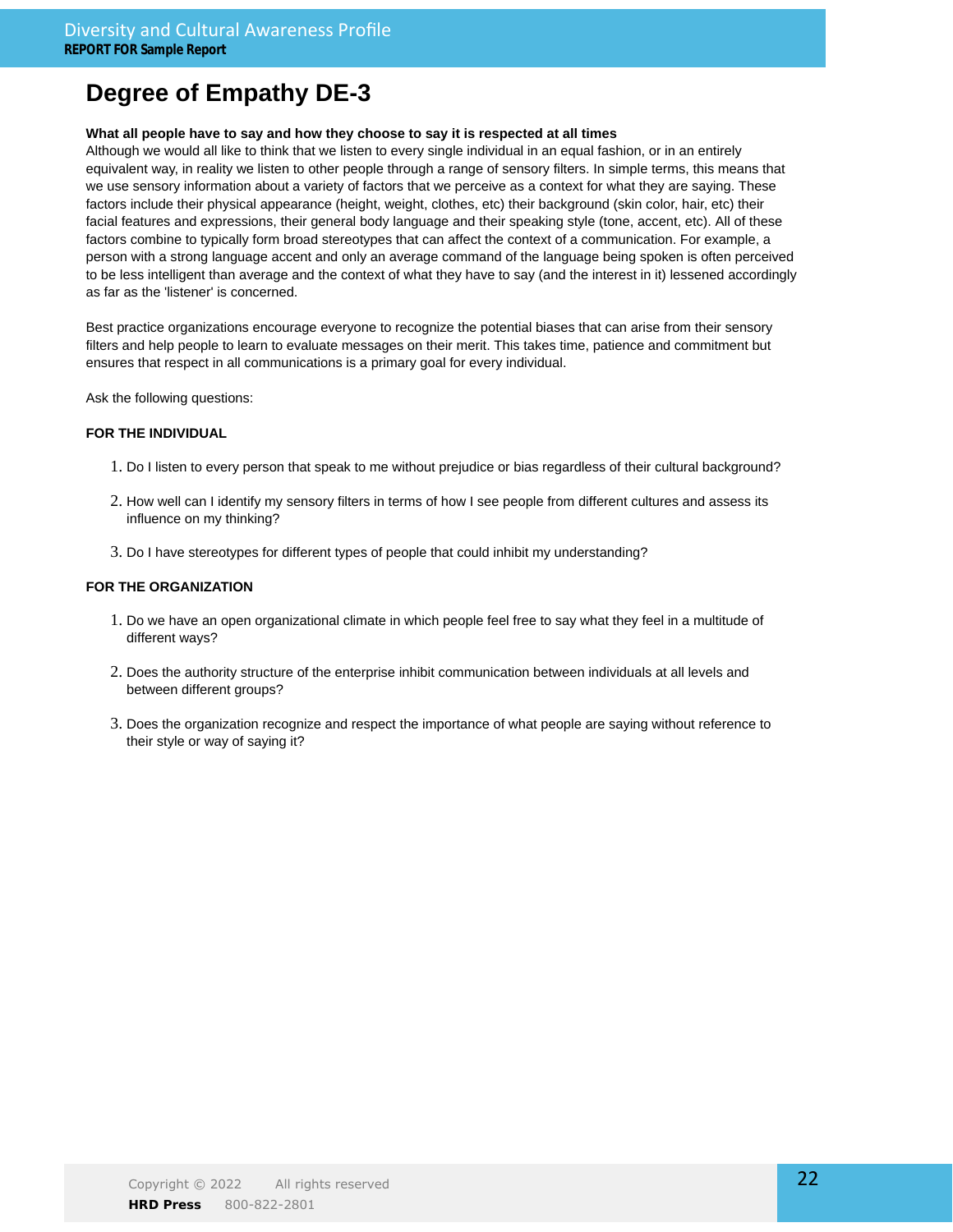### **People who do not conform to organizational cultural 'norms' should move on**

Majority cultures can be highly protective of their power and influence in many enterprises. This can result in active and passive resistance to change in a defensive way (to ensure that the prevailing 'status quo' is not upset in any way). However, if the majority culture feels under significant threat, resistance may be much more offensive, looking to draw attention to cultural disagreements or clashes of even the smallest kind. The purpose of doing this is to portray the majority culture as not only 'normal' but also the most harmonious productive and efficient means by which to ensure organizational success. Other cultures (and particularly large ones) are therefore portrayed as regressive, harmful to productivity and teamwork and gratuitously criticized for their differences in behavior and action. In these circumstances, extreme pressure is often exerted on individuals to conform to the majority culture or to move on to an enterprise in which their culture can be better accommodated.

Best practice organizations guard carefully against a majority culture wielding its power and influence to attack or discriminate against minority cultures and invest even more time and energy into promoting the benefit of cross cultural teamwork and collaborative effort. This may even extend to tangible reward and recognition for those that demonstrate positive action (to help act as a role model to others).

Ask the following questions:

### **FOR THE INDIVIDUAL**

- 1. Do I passively or actively support and help strengthen the majority culture in the enterprise?
- 2. Do I portray the majority culture as 'normal' and expect other cultures to conform to some extent?
- 3. Am I dismissive of other minority cultures (either defensively or offensively)?

- 1. Do we have an efficient means by which to recognize a majority culture pressuring individuals from minority cultures to conform?
- 2. Are we ready to act quickly and firmly when any kind of cultural discrimination or attacks occur?
- 3. Do we have tangible reward and/or recognition systems for individuals that engage in positive cross-cultural behavior?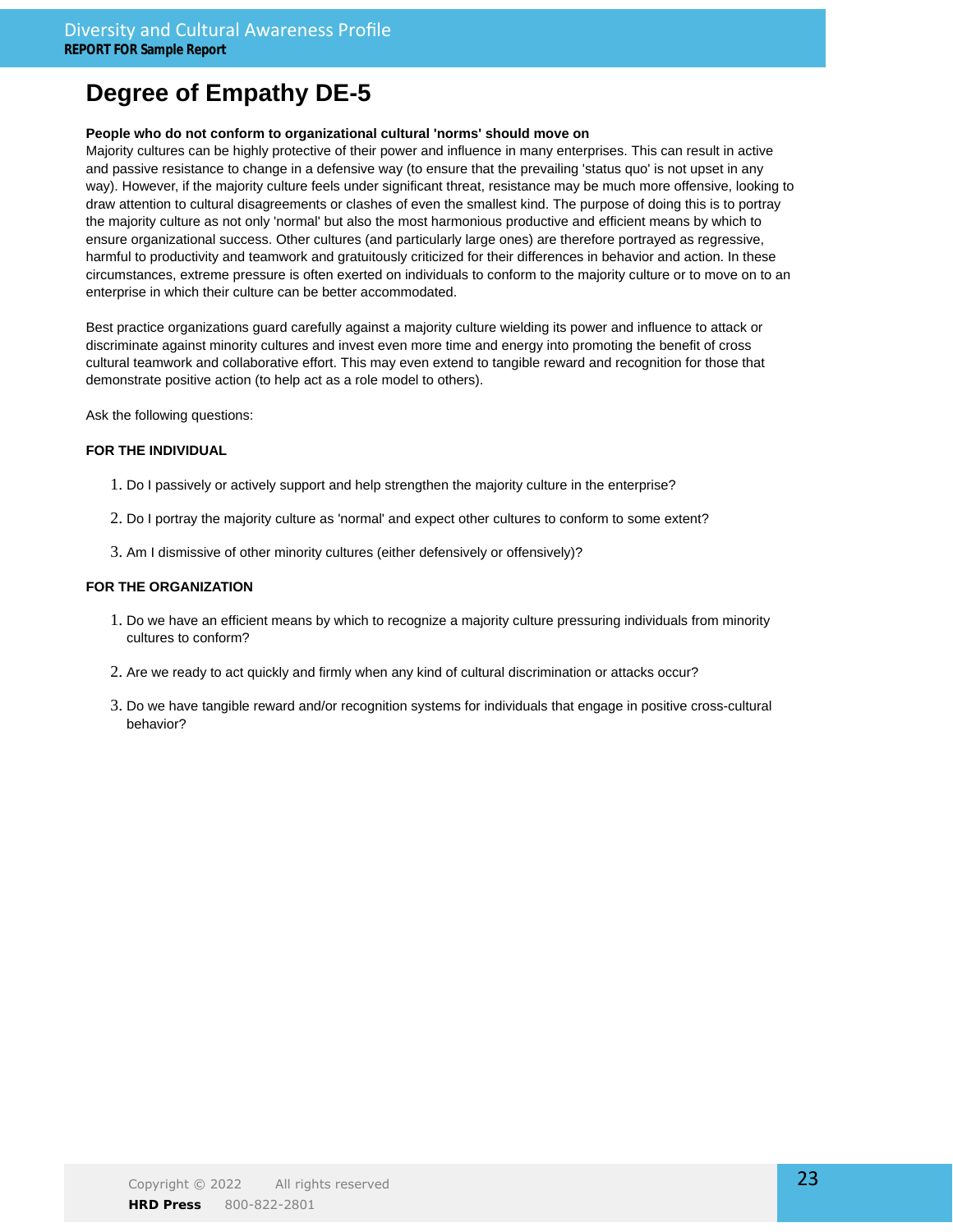### **People of very different types have little in common emotionally**

In general terms the less physical aspects of a person's culture tends to be associated with fairly deep seated, strong and relatively unchanging beliefs about the world. These may be religious beliefs, gender based beliefs, racial beliefs, etc. In all cases however, these beliefs are seen to be emotionally rather than analytically founded. In other words, these firm and long standing opinions are not intended to be argued with facts and logic but merely accepted as part of what defines our particular culture as being different.

Although such emotionally orientated viewpoints can be extremely diverse, it cannot be extrapolated that people of very different cultural types have little in common emotionally. People love, laugh, experience sadness and many other emotions in extremely common ways, even when their cultural heritage is very different.

Best practice organizations recognize that individual shave more in common emotionally that they are different and as such avoid letting cultural diversity preclude the possibility of many common feelings, values and beliefs between people and teams.

Ask the following questions:

### **FOR THE INDIVIDUAL**

- 1. Do I hold stereotypes about other cultures being more or less emotional than my own?
- 2. Am I prone to see entire cultural groups as similar in terms of their emotions, feelings and beliefs (e.g., all women, all men, etc)?
- 3. Do I actively look for what is emotionally common or what is emotionally different in talking to people from other cultures?

- 1. Do we promote a strong sense of common emotional identity for our enterprise regardless of people's cultural background?
- 2. Do we help individuals to be open about what they feel or believe and discover what is common rather than different?
- 3. How effective is our process of guiding or coaching people to help them discover emotional similarities and comparisons between themselves and others?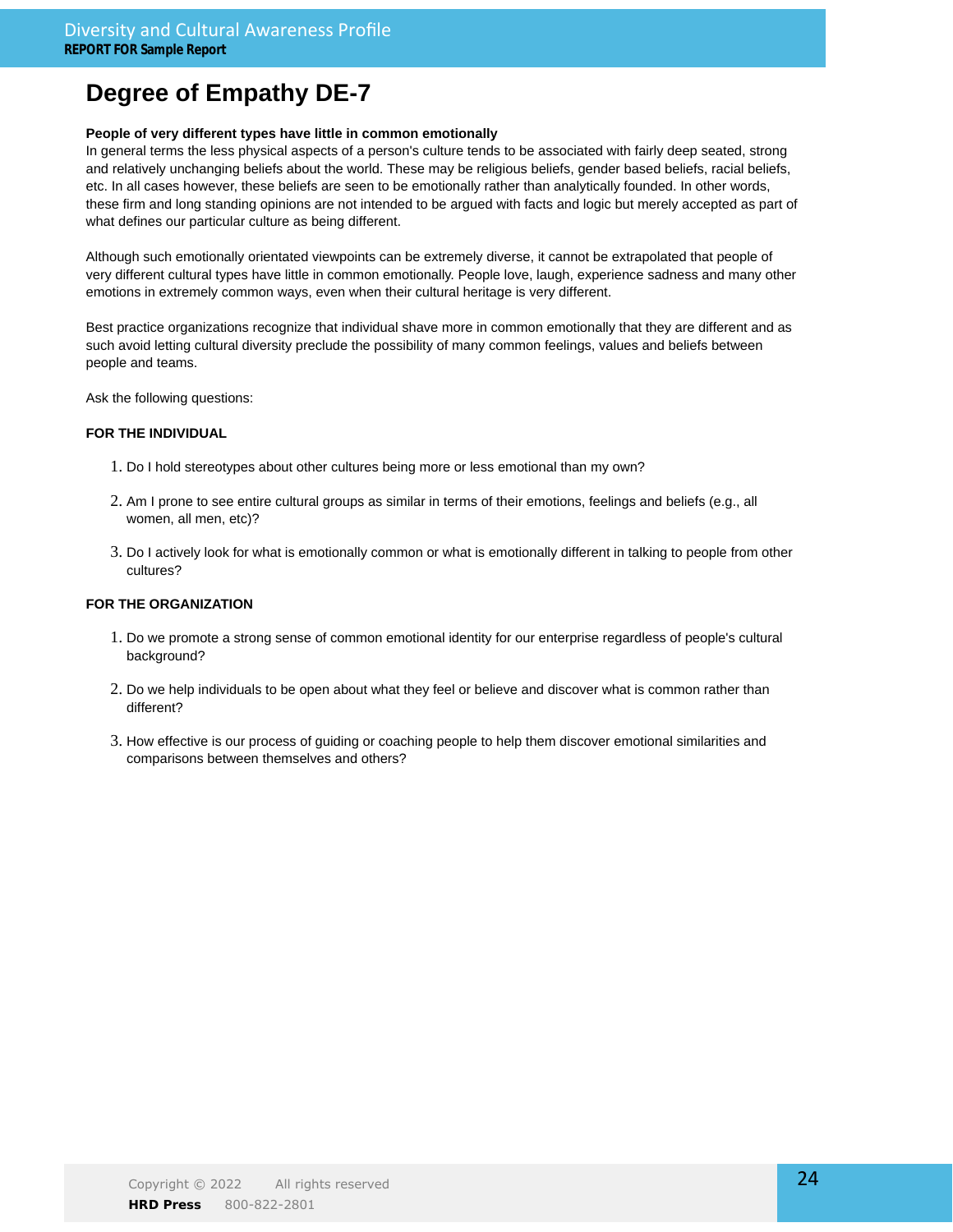### **5. DEGREE OF ADAPTATION & CHANGE**

You will have to approach the idea of cultural diversity informally at first. A relatively slow and patient build-up of awareness allows the organization to come to terms with shifts in attitudes concerning the involvement of groups that previously had little or no involvement in so-called "mainstream" enterprise processes. However, at an appropriate point, leaders need to signal the organization's formal commitment to supporting diversity at every level and to bringing about structural adaptation and change to past practices.

The tools available to an organization to formerly change or to adapt on a permanent basis typically involve written policies, procedures, standards, and rules that will govern how people are expected to work together to achieve appropriate and acceptable results to the level or standards of performance required. These tools can be used for a range of processes and systems, including:

- The way that people are hired
- Objective-setting and appraisal
- Promotion and career development
- Communication processes
- Rewards and recognition
- Training and development

Policies and procedures can be amended or entirely rewritten to promote and support greater acceptance of cultural diversity (and tolerance of difference) as a primary organizational requirement, and one that will be rewarded in a variety of ways. However, it should be recognized that changes in policy are unlikely to be enough to ensure long-term adaptation and change. Everyone has to commit to implementing any policy so that changes take place in ways that are practical, meaningful, and visible for all to see. If this is also supported by visible behavior on the part of managers, their actions will serve as powerful and positive models for others to emulate.

Specific actions to increase awareness of cultural differences and create a more open climate:

### **FOR THE INDIVIDUAL**

- 1. Form or serve on a committee that reviews policies designed to help promote greater diversity.
- 2. Volunteer to work with groups or cultures unfamiliar to you.
- 3. Start to learn a new language.

- 1. Review all the major policies and procedures of the organization to help encourage greater cultural diversity and awareness.
- Make a point of publicizing one major policy change and the actions that you intend to take immediately as a 2. result. Follow through and follow up.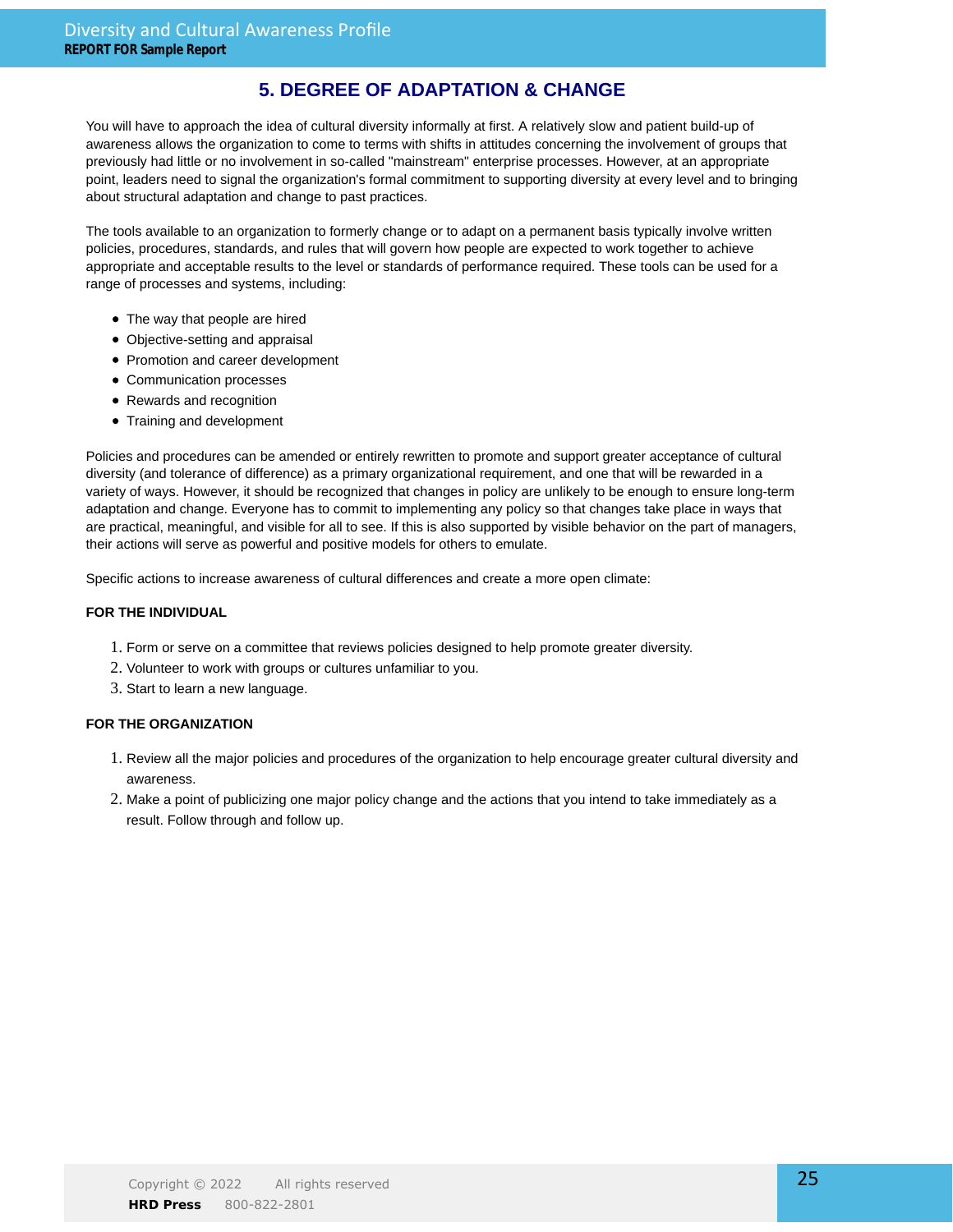### **Summary Scores**

### **Individual: 10 out of a possible 24 Organization: 9 out of a possible 24**

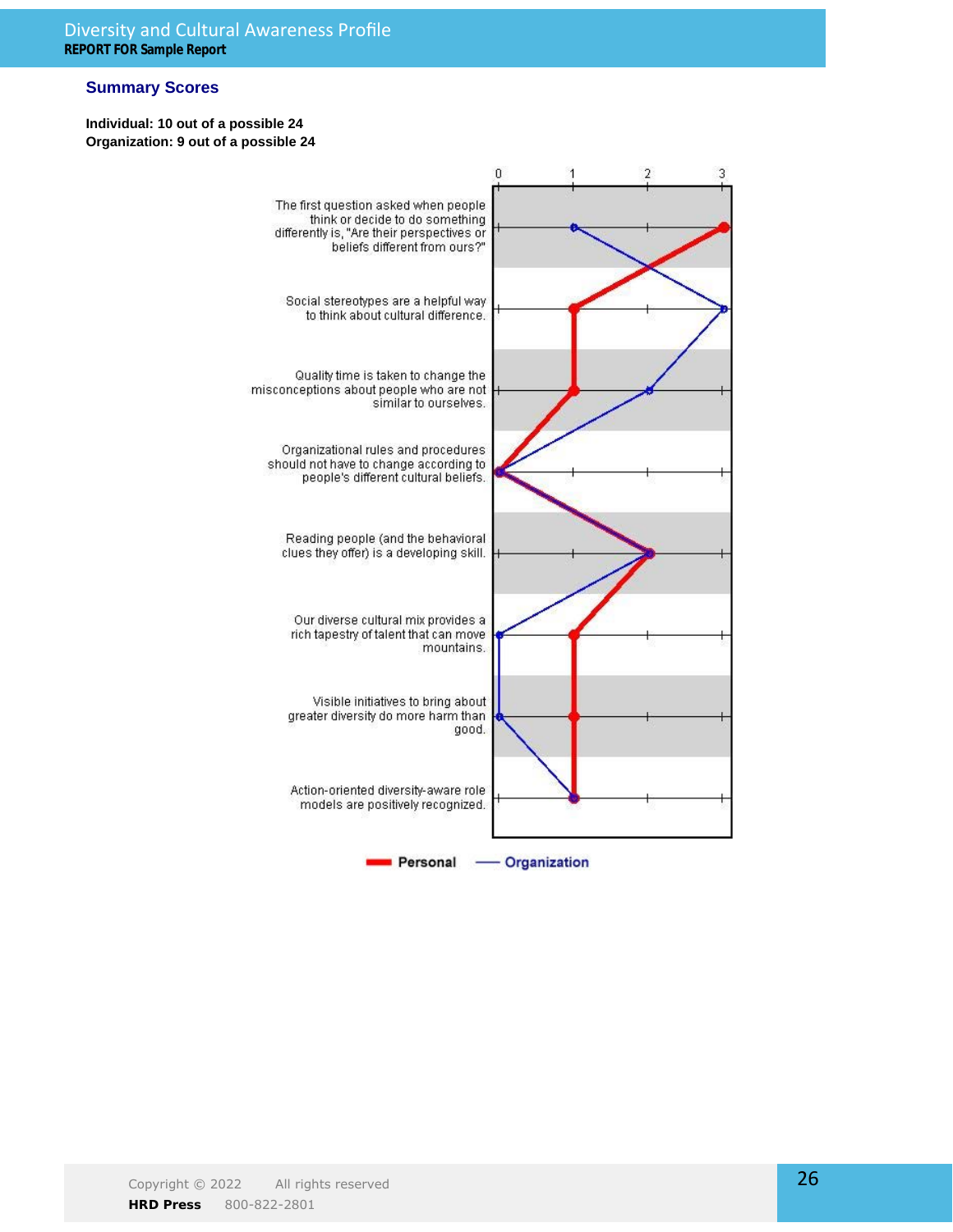### **Organizational rules and procedures should not have to change according to people's different cultural beliefs**

Organization rules, policies, procedures or standards are often produced by a few people to govern overall behavior and action with little or no interest in their implications for individuals or specific groups. Add to this that they may well go unchanged for many years and it is easy to see why they come to be seen as relatively sacrosanct and unchangeable unless there is very good compelling reason why they should.

Because most modern organizations are dynamic in terms of their people and process, the rules and procedures that govern what happens in them need to be equally open to change and flexible in their application. This includes the cultural needs of every group that makes up a particular enterprise, who need to feel that their reasonable actions are not unfairly constrained by procedures that may fit the majority cultures but not them. In practical terms, this may mean that some procedures may have to identify special needs, make

exceptions on occasions or be written in a broader or less prescriptive way to avoid discrimination.

Best practice organizations aim to produce rules, policies, procedures and standard which take account of cultural issues and applications. This is often achieved by involving a variety of different cultural groups in both the new policy drafting and old policy review processes.

Ask the following questions:

### **FOR THE INDIVIDUAL**

- 1. Do I expect all organization rules and procedures to apply equally to all people across the enterprise?
- 2. Do I consciously think about how different people will be affected or impacted by organizational rules or procedures when they are applied?
- 3. Can any procedures or standards be re-written to be fairer or more flexible in applying to minority groups or cultures?

- 1. Has a rigorous review of all policies, procedures, rules and standards been conducted to ensure that they are fair to every cultural group?
- 2. Are policy, procedure and standard writing efforts balanced in terms of involving a cross section of different people and backgrounds?
- 3. What checks and feedback mechanisms can be put in place to ensure that old and new procedures are always fair and equitable in their application?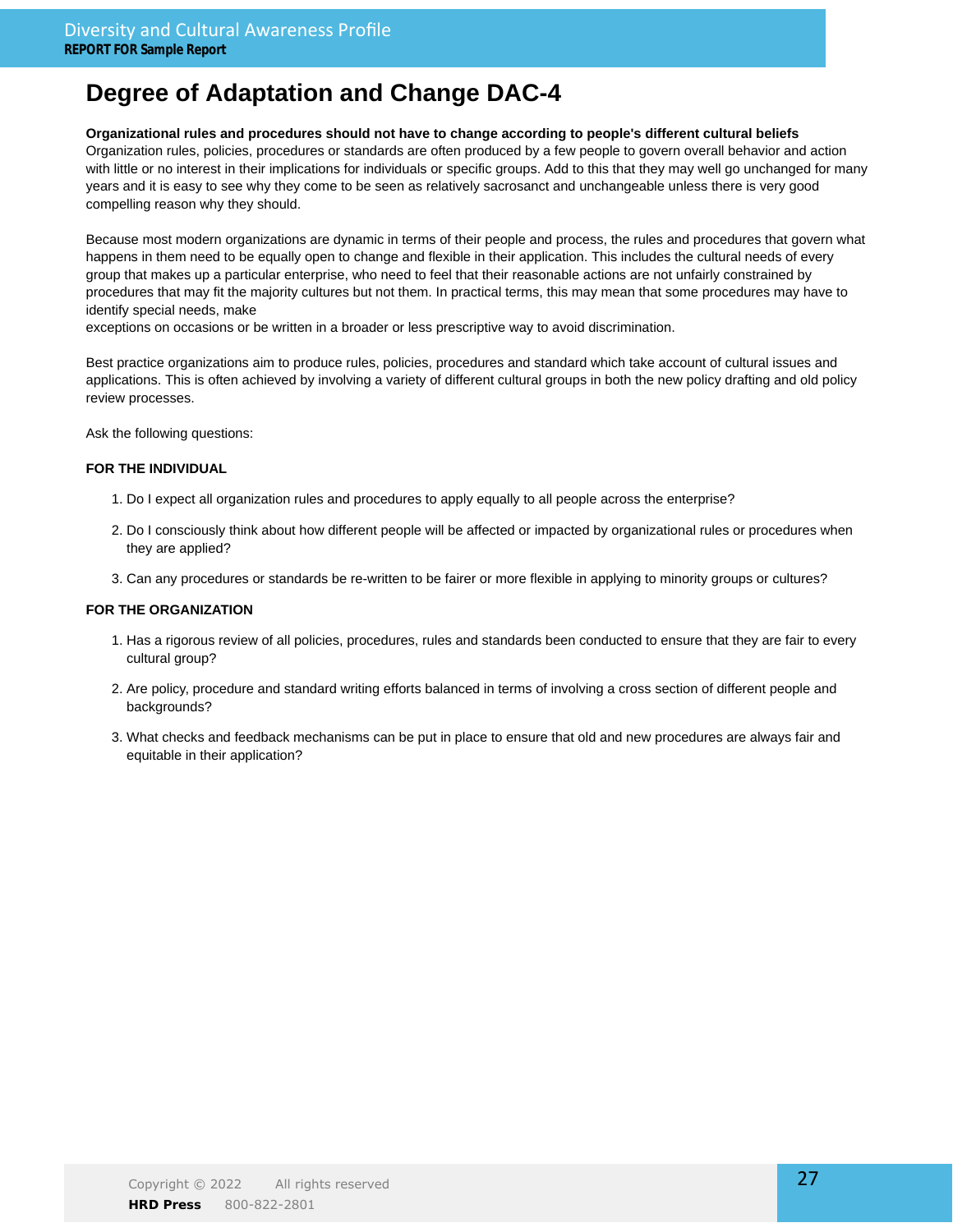### **Our diverse cultural mix provides a rich 'tapestry' of talent that can move mountains**

Whenever any major initiative is undertaken to lift overall levels of awareness about cultural diversity, there is often considerable doubt about the real and tangible benefits. In fact, some may even see the effort as counter productive in as much as it may distract them from what they may see to be more worthy goals. To be successful in the long term, not only do such doubts and frustrations need to be overcome, but every single person needs to be convinced that the cultural mix within the enterprise provides opportunities and possibilities to do entirely new and exciting things that can make an extremely positive contributor  $\diamondsuit$  even move proverbial mountains. This simply means that it should be widely seen that having a variety of different perspectives, attitudes, opinions and views can lead to more creativity, more effective problem solving and more balanced decision making and in combination, create competitive advantage over more mono-cultural enterprises.

Ask the following questions:

### **FOR THE INDIVIDUAL**

- 1. Is my attitude to (and efforts to lift) cultural and diversity awareness been positive and healthy?
- 2. How naturally do I see the benefits and advantages of having a rich cultural mix?
- 3. Can I identify specific opportunities to leverage our cultural diversity to improve the organization and gain competitive advantage?

- 1. How effectively do we promote the concept of diversity as being a rich tapestry of talent?
- 2. Do we draw upon our cultural diversity to help solve problems or to come up with more creative solutions?
- 3. Do we work hard enough to utilize our cultural diversity in the way we make decisions in the enterprise?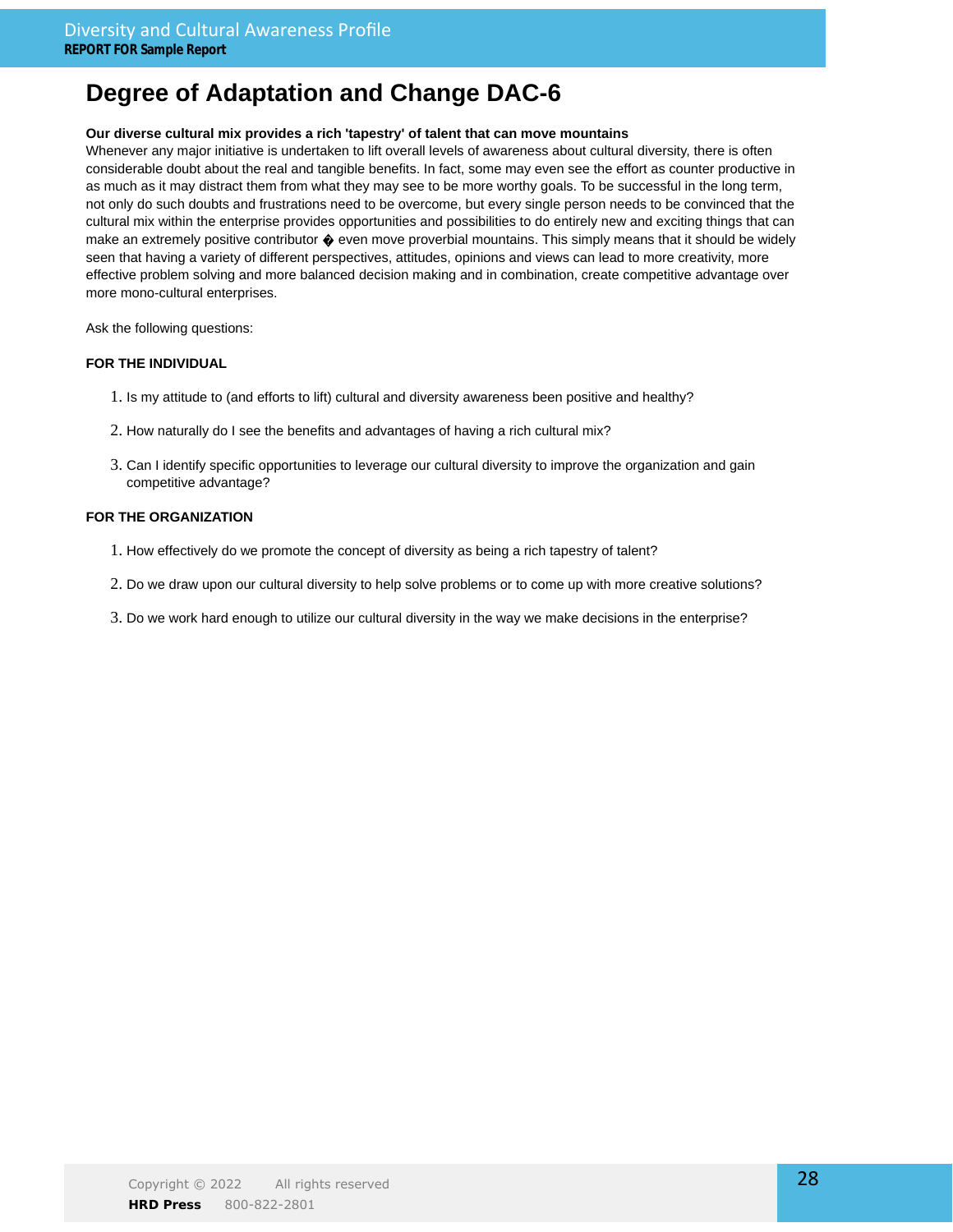### **Visible initiatives to bring about greater diversity do more harm than good**

In circumstances where a majority culture has established itself deeply and has control over most of the major decisions and processes of the organization, initiatives to bring about greater diversity to become more culturally diverse are often met with great skepticism (and often at best only tacit support). Even the minority cultural groups can sometimes feel that the effort to change can mean considerable upheaval, dislocation and confusions or at its worst frustration anger and even recriminations and violence. In such case, the more visible these cultural awareness initiatives become the more harm is perceived to be caused  $\diamondsuit$  'better to let sleeping dogs lie'. Although this may be a very real problem in some enterprise situations it is a short-term view and must be seen to be a fear to be overcome. In this respect, the senior officers of the organization have a critical role to play in demonstrating their commitment to greater diversity and to showing zero tolerance for dissent (in whatever form) from others.

Best practice organizations think through the consequences of their diversity initiatives including the likelihood of any overt or covert resistance, and ensure that their efforts are consistent and are followed through to ensure that overall climate improvement is brought about.

Ask the following questions:

### **FOR THE INDIVIDUAL**

- 1. Am I mentally critical of the time, energy and resources that are expended on increasing diversity awareness?
- 2. To what extent do I perceive that diversity initiatives bring serious problems to all cultures in the enterprise?
- 3. Do I hold back or stop myself from supporting other cultures?

- 1. Have we clearly demonstrated the organization's will and commitment to make diversity appreciation a strength of the enterprise?
- 2. Do we effectively plan to deal with any confusion, resistance cynicism or dissent over as long as it takes?
- 3. Do we expose any overt or covert resistance to the overall positive thrust of our diversity efforts?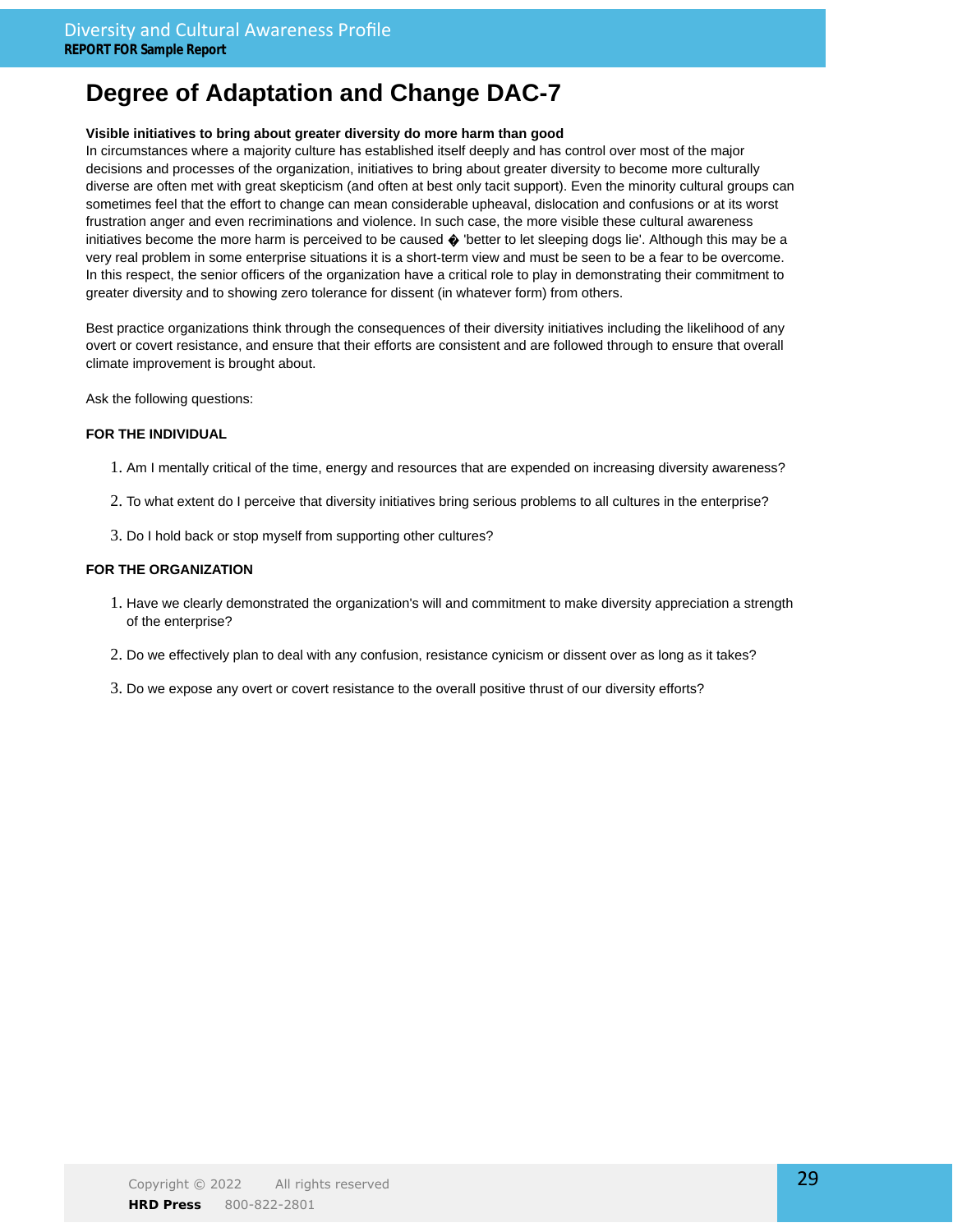### **Recognize and reward those who demonstrate personal commitment to helping create a vibrant and diverse workforce and a healthy work environment for all.**

As your efforts bring about greater diversity start to have an impact (even in small ways), you will notice some individuals happily taking the lead by acting and behaving in diversity-conscious ways. Perhaps they are people for whom cultural diversity has always been an important issue, or individuals who are excited about this new cause. In either case, such people are important "pioneers" because they act as role models to others. Their behavior is more likely to be emulated.

It is important that the organization openly and publicly applaud and recognize the efforts of individuals who are actionoriented and diversity-conscious. Consider giving tangible or intangible rewards according to the circumstances; the important thing is that everyone should see some clear benefit to these individuals for their actions. This will help to convince others that they will also be positively regarded and recognized if they make similar efforts.

Ask the following questions:

### **FOR THE INDIVIDUAL**

- 1. Do I try to demonstrate personal commitment and act as a "diversity" role model?
- 2. Do I observe people who focus on cultural diversity and help it strengthen the entire organization?
- Do I emulate the positive efforts of others to appreciate the diversity within our organization? In what ways do I 3. do this?

- 1. How effective are we at recognizing positive efforts to appreciate our diversity and/or action when it occurs?
- 2. Are diversity role models openly recognized for their efforts? On a consistent basis?
- 3. Are individuals tangibly rewarded (through job moves, promotions, etc.) for their positive attitude and efforts to improve and promote cultural awareness?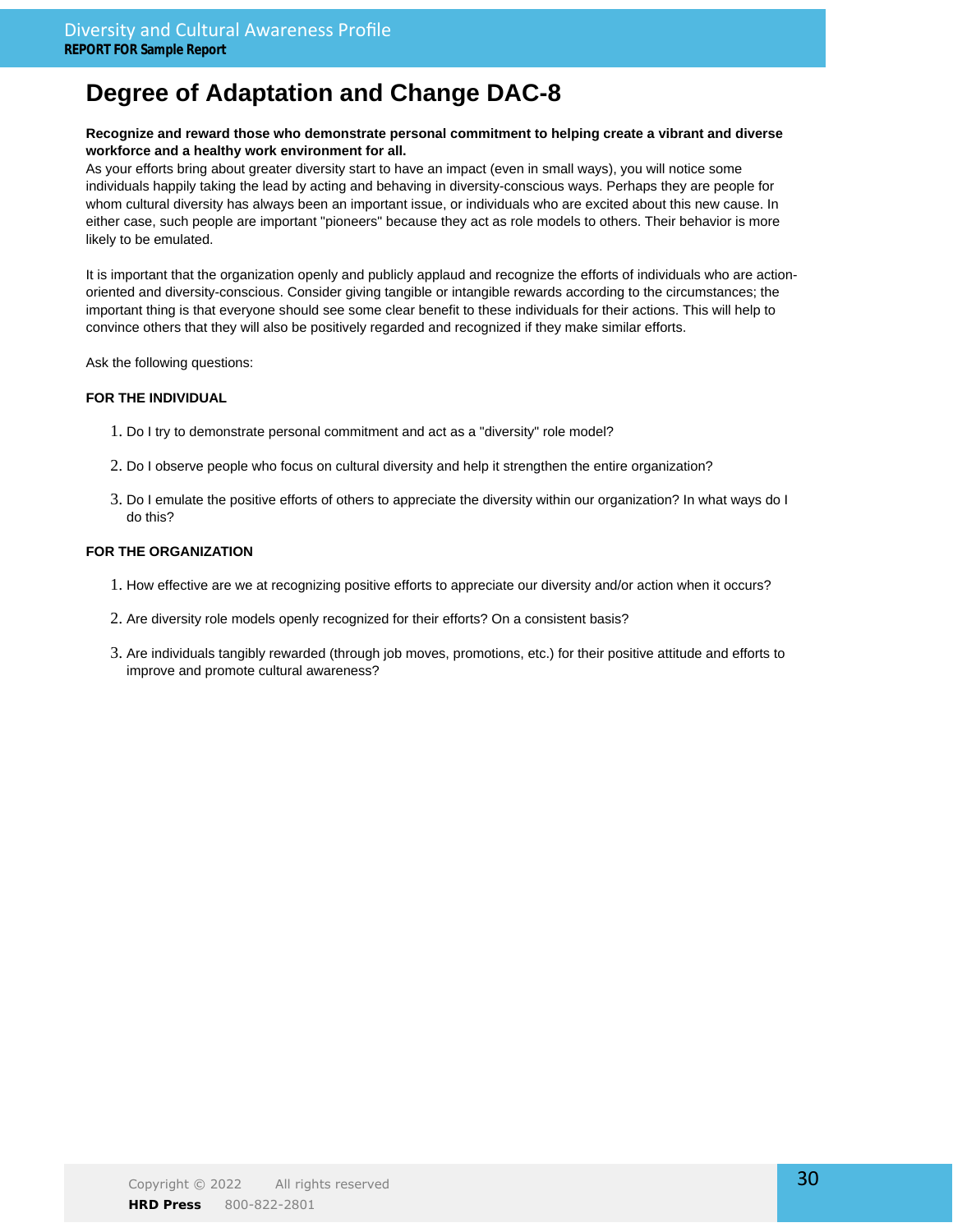### **6. PERSISTENCE & COMMITMENT**

Successful organizations get that way and stay that way because of enduring conviction and commitment. A widespread cultural change of any sort takes considerable time, energy, and commitment. It makes enormous demands on the organization to achieve a permanent and sustainable level of success. However, it can lead to some difficult conflicts and negative impacts that will undermine the overall goal to establish cultural diversity as a valuable organizational strength. In such situations, the organization needs to maintain the courage of its convictions and persist in its objectives, despite opposition or discomfort.

The ultimate success of any effort to bring about widespread acceptance of diversity requires that you adopt two long-term planning strategies: One, focus on a model or a methodology for resolving conflict positively at all levelsperhaps widespread training and individual coaching, but more importantly, communicating a commitment to integrative or "win/win" resolutions, rather than "win/lose" encounters that can create ill will and resentment.

Secondly, attack subtle or obvious bias, prejudice, and discrimination that might have been driven "underground" because individuals see that it is now more openly difficult to resist diversity. The organization must develop a much more "assertive" intolerance toward people and groups that continue to demonstrate negative reactions: Apply more serious sanctions than were used in the past. Selectively remove such individuals from positions of authority and influence (and possibly from the enterprise as a whole).

In the final analysis, organizations cannot afford to be complacent if they want to create a comfortably diverse culture. They must continue to commit to educating people and advocate the benefits of the goal in relentless fashion.

Specific actions to increase awareness of cultural differences and create a more open climate:

#### **FOR THE INDIVIDUAL**

- 1. Regularly raise diversity and cultural awareness as a topic of discussion in meetings and forums.
- 2. Test all major decisions made by you or the organization to ensure that they are not discriminatory in any way.
- 3. Work harder at finding win/win solutions that benefit as many people with differing interests as you can.

- 1. Invoke sanctions on individuals and groups that continue to discriminate.
- 2. Offer conflict resolution training and coaching to all those who would benefit from it.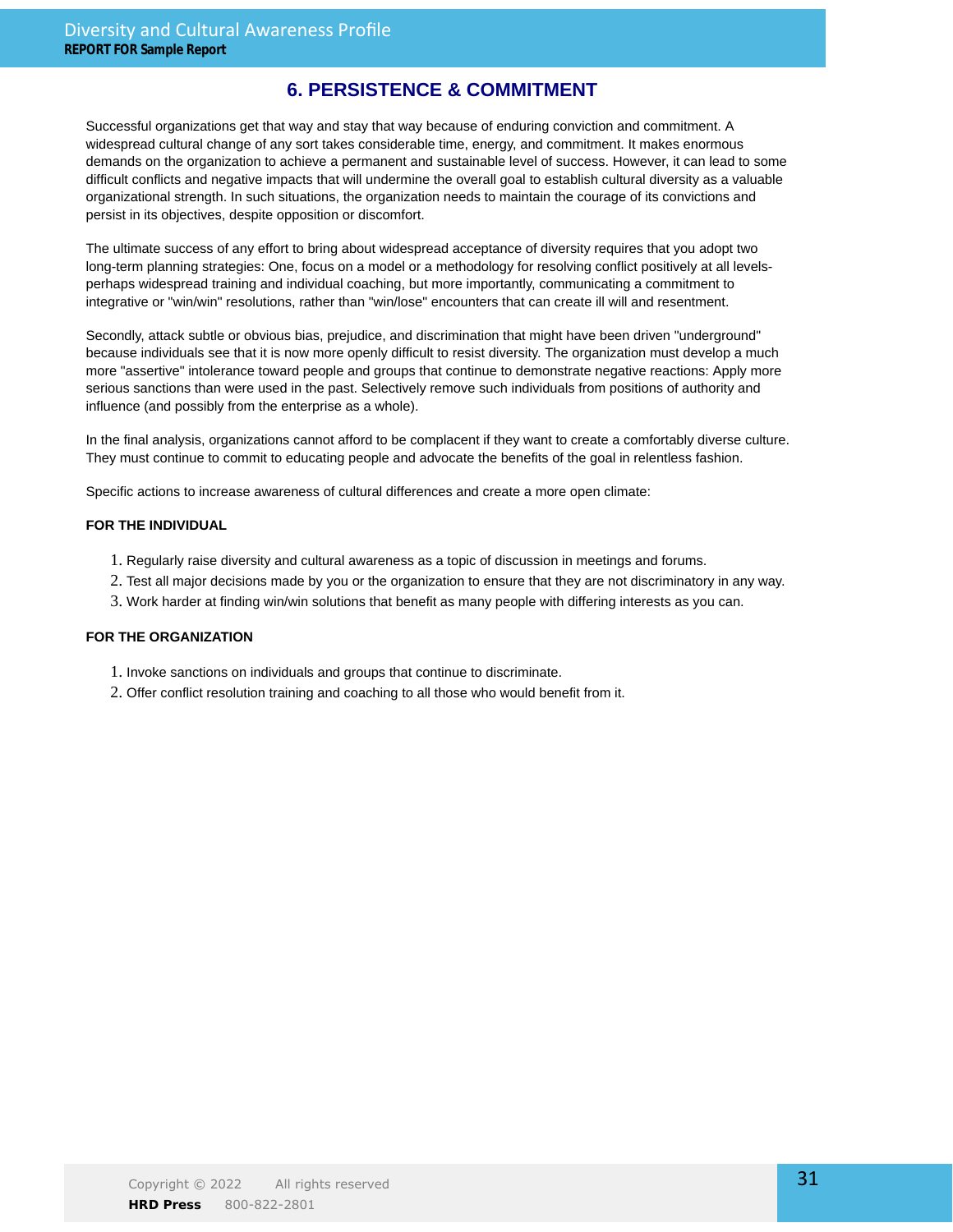### **Summary Scores**

### **Individual: 13 out of a possible 24 Organization: 11 out of a possible 24**

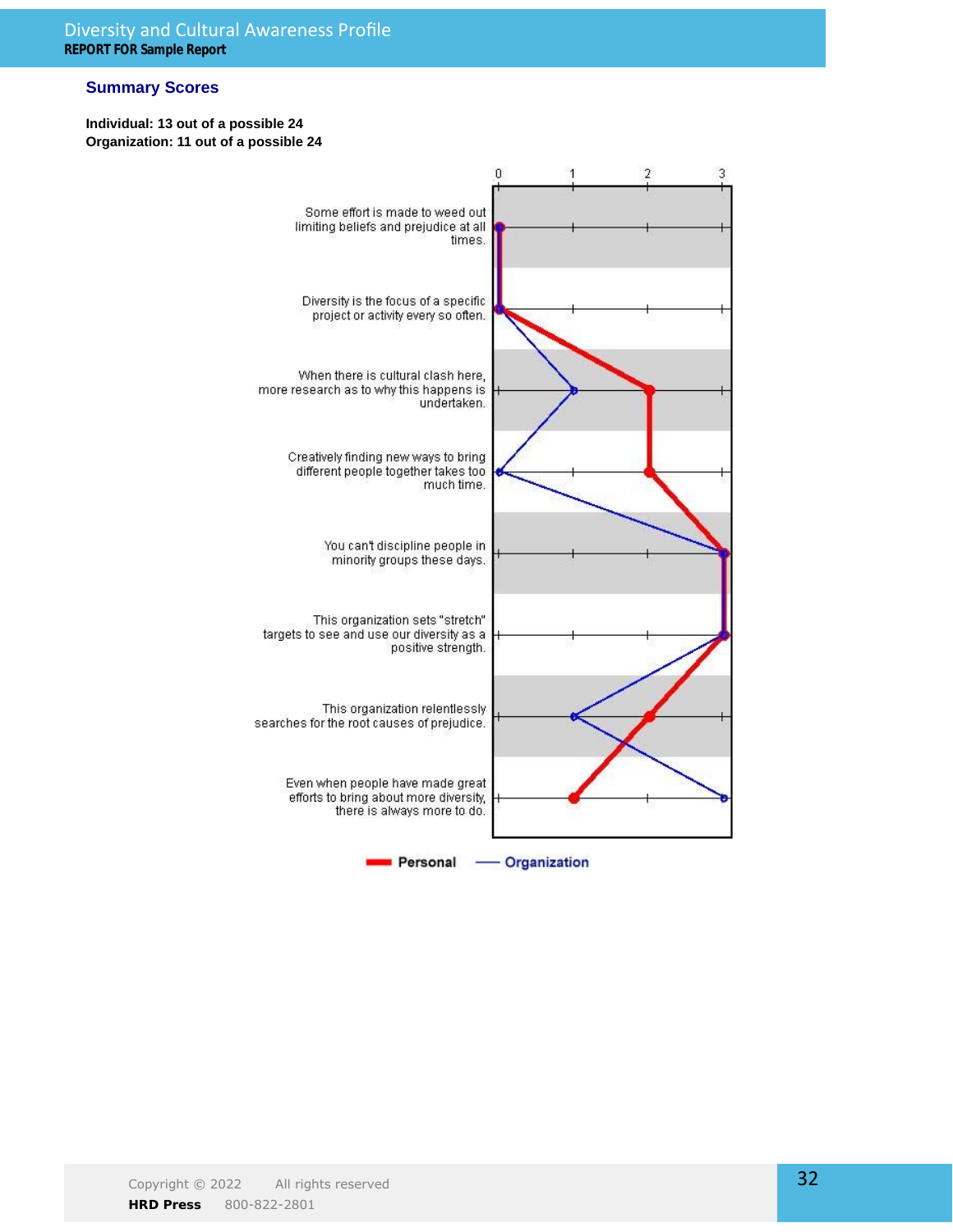### **Persistence and Commitment PC-1**

### **Some serious effort is made to 'weed out' limiting beliefs and prejudice at all times**

Although it may take a long time before limiting beliefs, biases and prejudices about other cultures start to become the exception rather than the rule, if individuals and organizations are serious about significantly increasing diversity awareness, there comes a point when the people or groups that continue to hold unhelpful attitudes, need to be helped to finally come to terms with the issue. This means that prejudice and bias must become openly challenged and firmly stated to be unacceptable as a way of thinking or acting.

In some enterprises a 'hard, collective core' of cultural prejudice may exist which needs to be challenged and permanently changed. In other enterprises, limiting beliefs and prejudice may be more individualized and sporadic. In both cases (and however hard nosed the resistance may be) at this point, often the best approach is to adopt a one to one coaching role (starting with the most resistant people first). These discussions need to discover why the prejudice exists at a detailed level and what can be done to change it for the better.

Best practice organizations tackle this issue on an on-going relentless basis and ensure that there are high levels of consistency between their diversity policy in words and their diversity action or ideas.

Ask the following questions:

### **FOR INDIVIDUALS**

- 1. Do I feel uncomfortable about been required to become more diversity focused?
- 2. Am I prepared to ask for help to better appreciate whatever is required to become as culturally empathetic as possible (where necessary)?
- 3. Is the culture in this organization right for me in the longer term?

- 1. Do we consistently coach and actively steer individuals with poor attitudes to cultural diversity in general?
- 2. Are publicly expressed limiting beliefs, bias and prejudice strategically challenged?
- 3. Are we prepared to ask individuals to leave the organization where they are not prepared to change their behavior?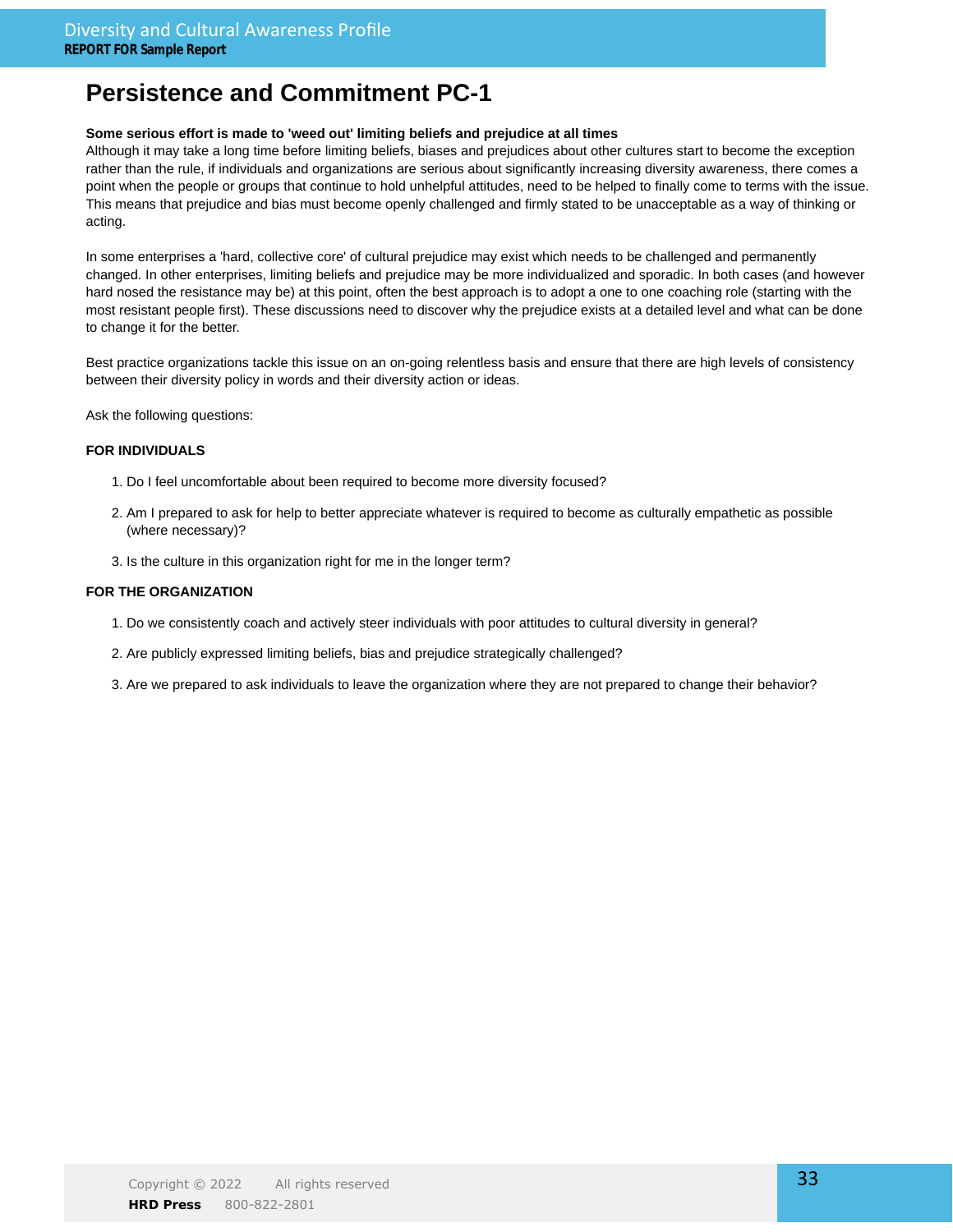## **Persistence and Commitment PC-2**

### **Diversity is a specific project activity every so often**

Many organizations will be very familiar with an approach to a major organizational change of any sort being treated as a project, or something which is given special attention for a period of time. In such circumstances a senior organizational person is often assigned to the task of leading the project initiative and a considerable amount of time and resources may be diverted to help make the project a success.

Diversity and cultural awareness are often led in this way by treating the changes required as a specific project with goals and targets, a budget and even a person to lead the effort, often on 'special' assignment. Unfortunately, unlike a project to build something, manage a relocation or market a new product or service, creating permanent and structural change to help make diversity a prevailing asset in the enterprise is a long-term journey. It is also a change that must be picked up in every quarter and by every individual (not just in the project team).

Best practice organizations recognize the limitation of project initiatives as the prime means by which to permanently change the enterprise, or to leverage its diversity for competitive advantage. They choose instead to hold line managers and individuals accountable, for the attitudes, behaviors and actions desired and expect this to be an everyday focus not just a short term objective every once in a while.

Ask the following questions:

### **FOR THE INDIVIDUAL**

- Do I see initiatives to increase diversity awareness as just another program or project that will have a beginning, 1. middle and end over a relatively short time?
- 2. Do I try to make my personal diversity efforts an on-going part of my behavior and efforts in the work place rather than something to focus on as a specific goal or target only?
- 3. Am I prepared to challenge diversity project type thinking when I believe it may not be helpful?

- 1. Do we treat diversity as a project to be tackled?
- 2. Do we set goals, targets and milestones based on shorter term project outcomes?
- 3. What efforts are we making to get better diversity appreciation into the everyday focus of people's on-going, long term working lives?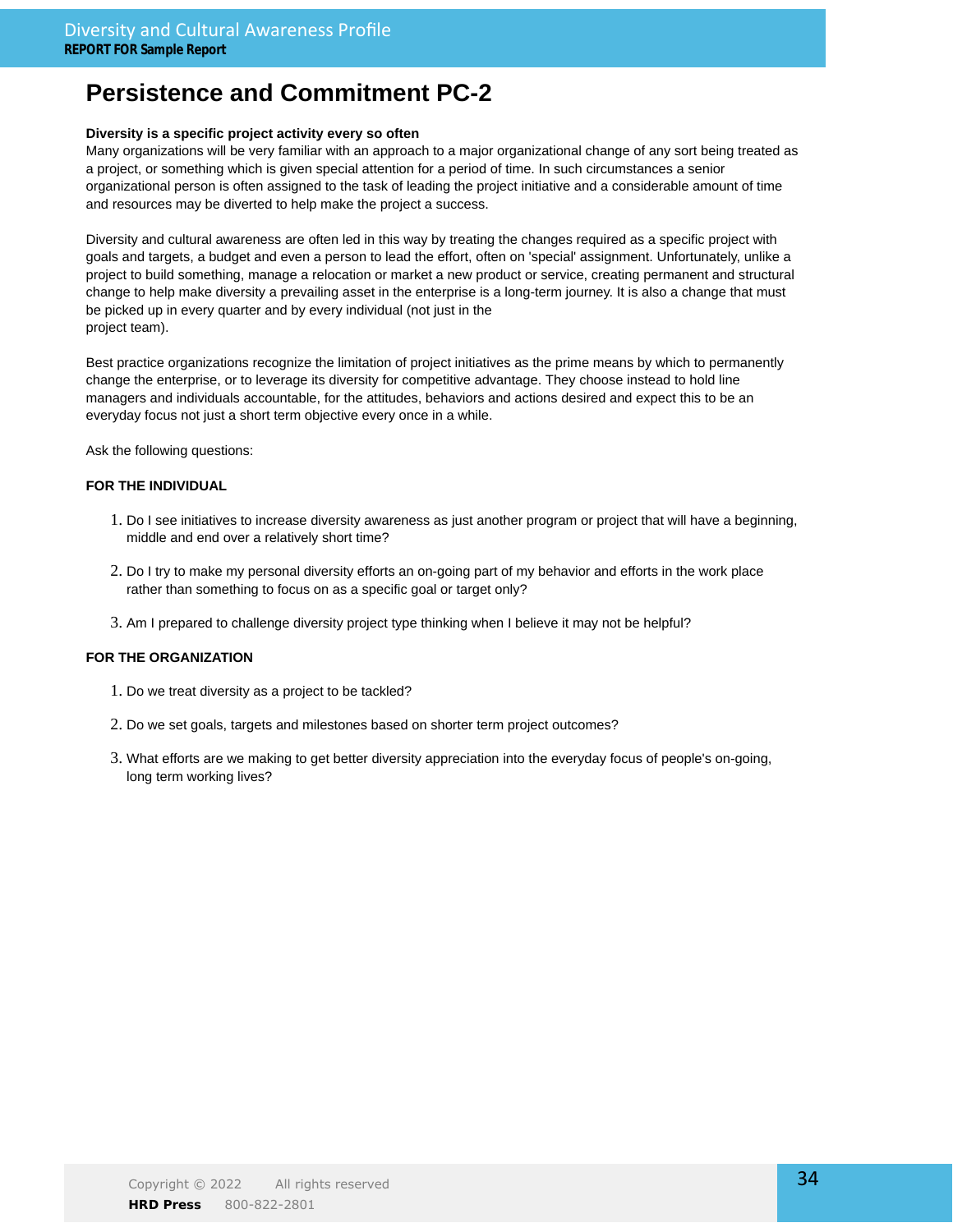### **Persistence and Commitment PC-4**

### **Creatively finding new ways to bring in different people together takes a lot of time**

Although the long term aim of positive cultural diversity initiatives is not to eliminate or ignore people's individual culture, a key part of the process is to bring people together so that they can become better acquainted with specific cultures. In so doing, the increase in familiarity can help to reduce the negative response to people that are different (in a number of ways) and to start to establish relationships built on individual characteristics (without culture getting in the way).

Of course, such ambitions of widespread togetherness take time and energy and may frustrate people who feel that they have other important priorities and tasks to focus upon. Some may even resent the time that it takes to find new and creative ways to bring different cultures together and complain that the enterprise is losing its focus and becoming distracted with ''side" issues.

Best practice organizations recognize that the time needed to bring many different cultures together may be high (particularly at the outset) and communicate strongly and consistently that relationship building is of the utmost importance. Although other issues and projects may therefore, be equally important, they also try to ensure that people do not see this as an either/or conflict to be resolved.

Ask the following questions:

### **FOR THE INDIVIDUAL**

- 1. Do I make enough personal time to focus on long term improvements to diversity appreciation?
- 2. Am I sufficiently patient when it comes to bringing people together from very different backgrounds or perspectives?
- 3. Do I use my own initiative regularly to increase my cultural awareness and commitment to better diversity?

- 1. How well do we advocate the importance of long term cultural relationship building?
- 2. Do we give people clear guidance about the priority of diversity appreciation relative to other organizational goals and objectives?
- 3. Do we plan specific strategies to help maintain the momentum and commitment to better diversity over the long term?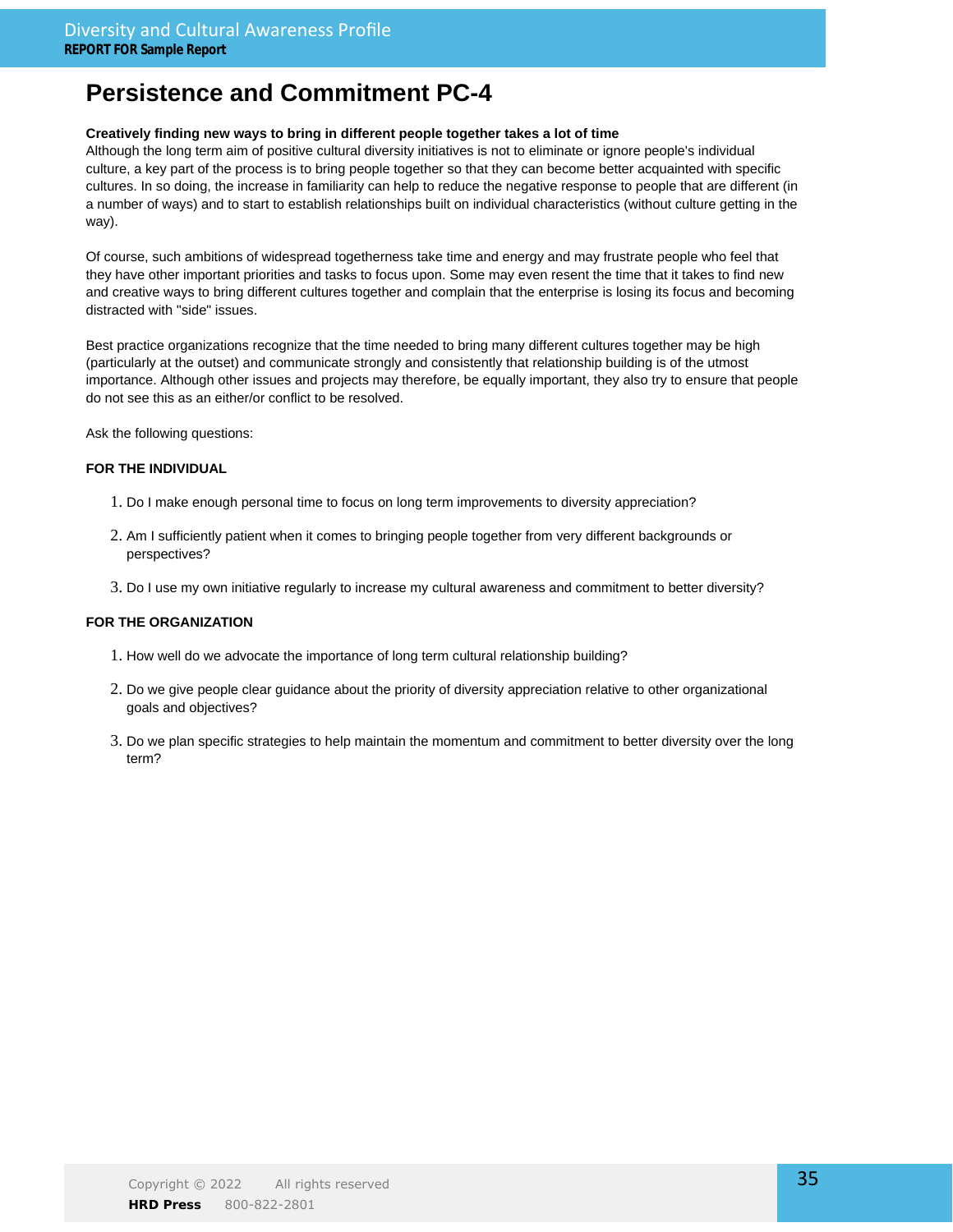### **Summary**

This report has suggested that better appreciation of diversity, or other cultures in general, is a progressive journey for both the organization and the individual. We have suggested that this essentially involves coming to appreciate as much as you can about yourself and your own views and attitudes before looking to better appreciate those views and attitudes of those that you see to be different.

Although it has not been stated explicitly, we have been describing this journey in a step-by-step fashion, building on a solid foundation or base awareness of the diversity issues within the enterprise; of course, these are steps that many organizations may not get beyond. Ultimately, we have suggested that successful enterprises will make widespread changes to organizational culture and individual attitudes towards being more open and far less tolerant of any kind of discrimination, prejudice, and bias.

The six steps or stages do not have hard or fixed boundaries, and can be merged into one another or skipped altogether. However, for the most part, they reasonably reflect the stages that most committed organizations and individuals experience as they look to improve over time.

As we said at the outset, the ambitious aim has been to talk about how we bring about better human understanding, tolerance, and appreciation of other people, even when they are different to ourselves. Hopefully, we have provided some food for thought about how this might be done for each participant.

"Diversity involves a broad range of human uniqueness: personality, work style, perception, attitudes, values, lifestyle, work ethic, world view, communication style, and much more. Valuing diversity means appreciating and encouraging people to be who they really are, helping them to develop their full potential, and utilizing their special talents, skills, ideas, and creativity".